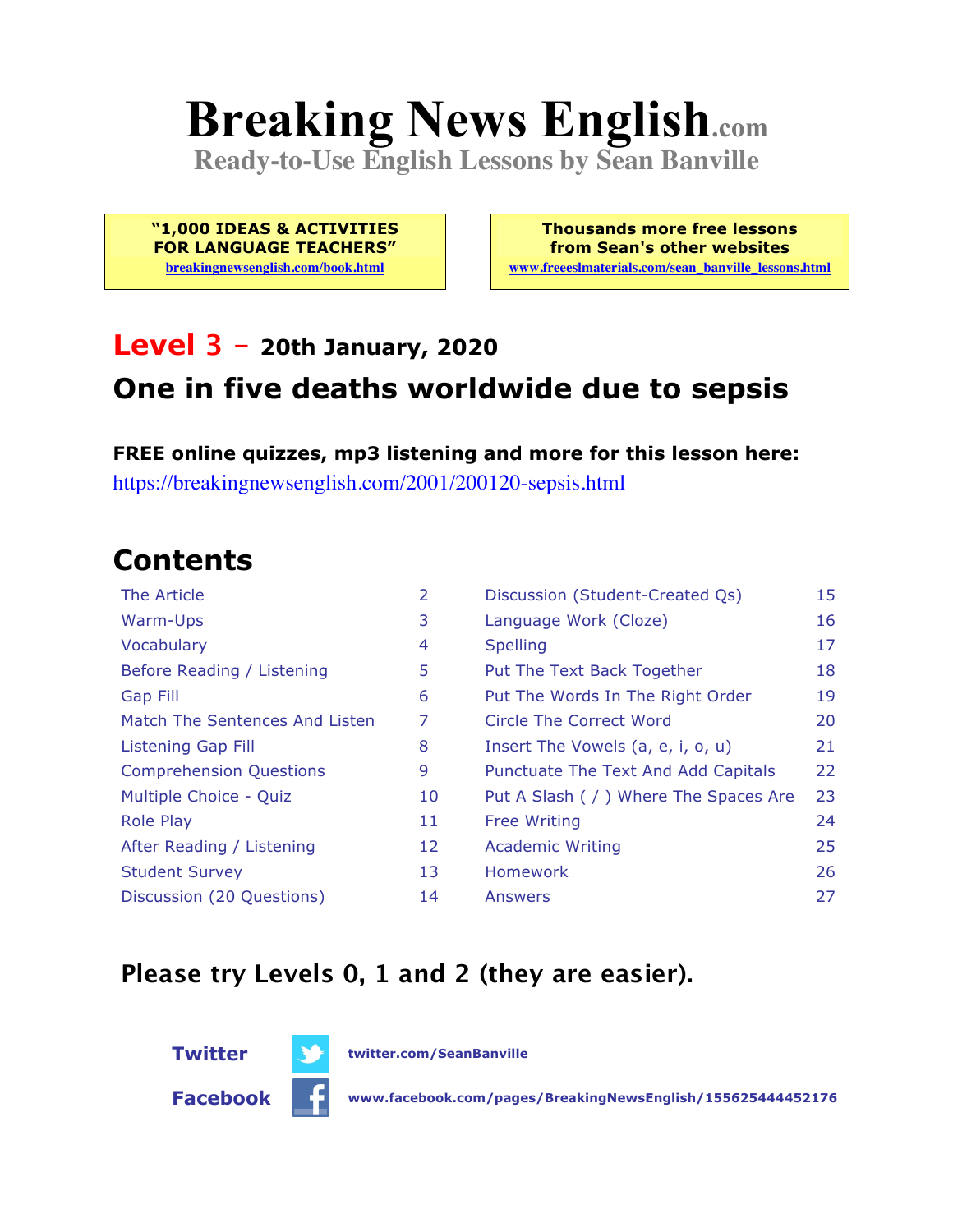### **THE ARTICLE**

From https://breakingnewsenglish.com/2001/200120-sepsis.html

Everyone knows the names of big killers like cancer, heart disease and stroke, but few people are aware of one of the biggest killers - sepsis. Sepsis is a life-threatening condition. Doctors say it is responsible for one in five deaths worldwide. Sepsis happens when our body's response to an infection injures our own organs. Our body normally releases chemicals into the blood to fight an infection. Sepsis occurs when the body releases too many of these chemicals. The chemicals overload our organs and damage them. This damage can lead to organ failure and death. Doctors have traditionally called this blood poisoning. More than half of the sepsis cases reported worldwide occur in children, many of whom are newborn babies.

A study into sepsis was published on January the 16th in the medical journal "The Lancet". Researchers estimated that over 50 million people a year develop sepsis and over 20 per cent die from the illness. This is more than double the percentage previously estimated. The researchers said sepsis kills more people than cancer. Professor Mohsen Naghavi, a senior author of the research, said: "We are alarmed to find sepsis deaths are much higher than previously estimated, especially as the condition is both preventable and treatable." He said more research is needed to stop sepsis killing newborns. Doctors can treat sepsis with antibiotics if the condition is found early.

Sources: https://**abcnews.go.com**/Health/deaths-caused-disease-heard/story?id=68354737 https://www.**livescience.com**/sepsis-deaths-worldwide.html https://www.**standard.co.uk**/news/world/sepsis-cancer-research-study-nhs-a4336621.html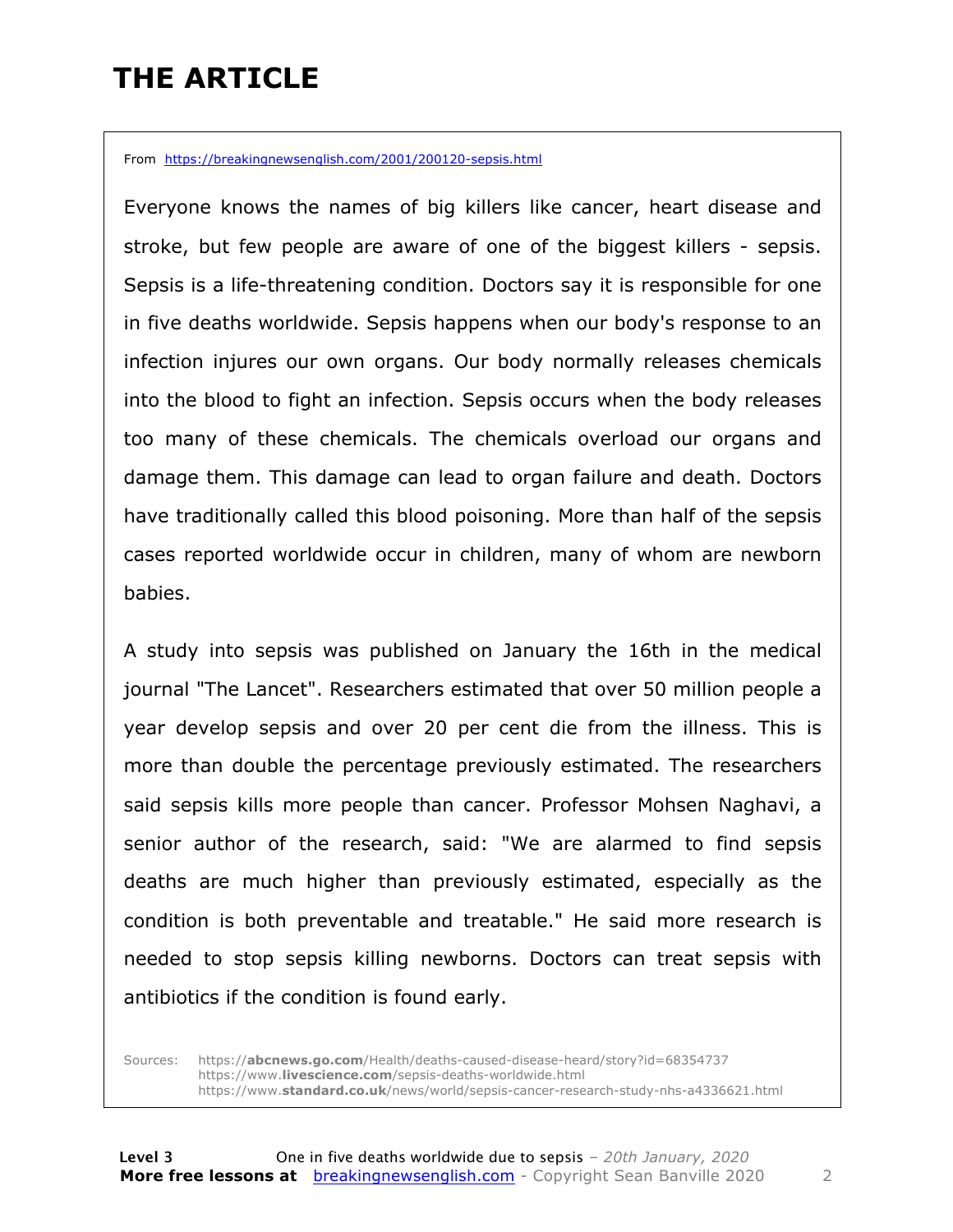#### **WARM-UPS**

**1. SEPSIS:** Students walk around the class and talk to other students about sepsis. Change partners often and share your findings.

**2. CHAT:** In pairs / groups, talk about these topics or words from the article. What will the article say about them? What can you say about these words and your life?

big killers / cancer / heart disease / infection / organs / blood poisoning / doctors / a study / sepsis / journal / percentage / alarmed / condition / treatable / antibiotics

Have a chat about the topics you liked. Change topics and partners frequently.

**3. NO DISEASE:** Students A **strongly** believe there will be no disease one day; Students B **strongly** believe disease will always be with us. Change partners again and talk about your conversations.

4. HEALTH CONDITIONS: What do you know about these health conditions? What happens when someone experiences each condition? Complete this table with your partner(s). Change partners often and share what you wrote.

|                     | <b>What I Know</b> | <b>What To Do?</b> |
|---------------------|--------------------|--------------------|
| Cancer              |                    |                    |
| <b>Heart Attack</b> |                    |                    |
| Stroke              |                    |                    |
| Tuberculosis        |                    |                    |
| Epilepsy            |                    |                    |
| Asthma              |                    |                    |

**5. CANCER:** Spend one minute writing down all of the different words you associate with the word "cancer". Share your words with your partner(s) and talk about them. Together, put the words into different categories.

**6. PREVENTION:** Rank these with your partner. Put the best ways of preventing diseases at the top. Change partners often and share your rankings.

- Exercise
- Healthy eating
- Vitamins
- Sleep
- Hand-washing
- Wear a mask • Inoculations
- Stay at home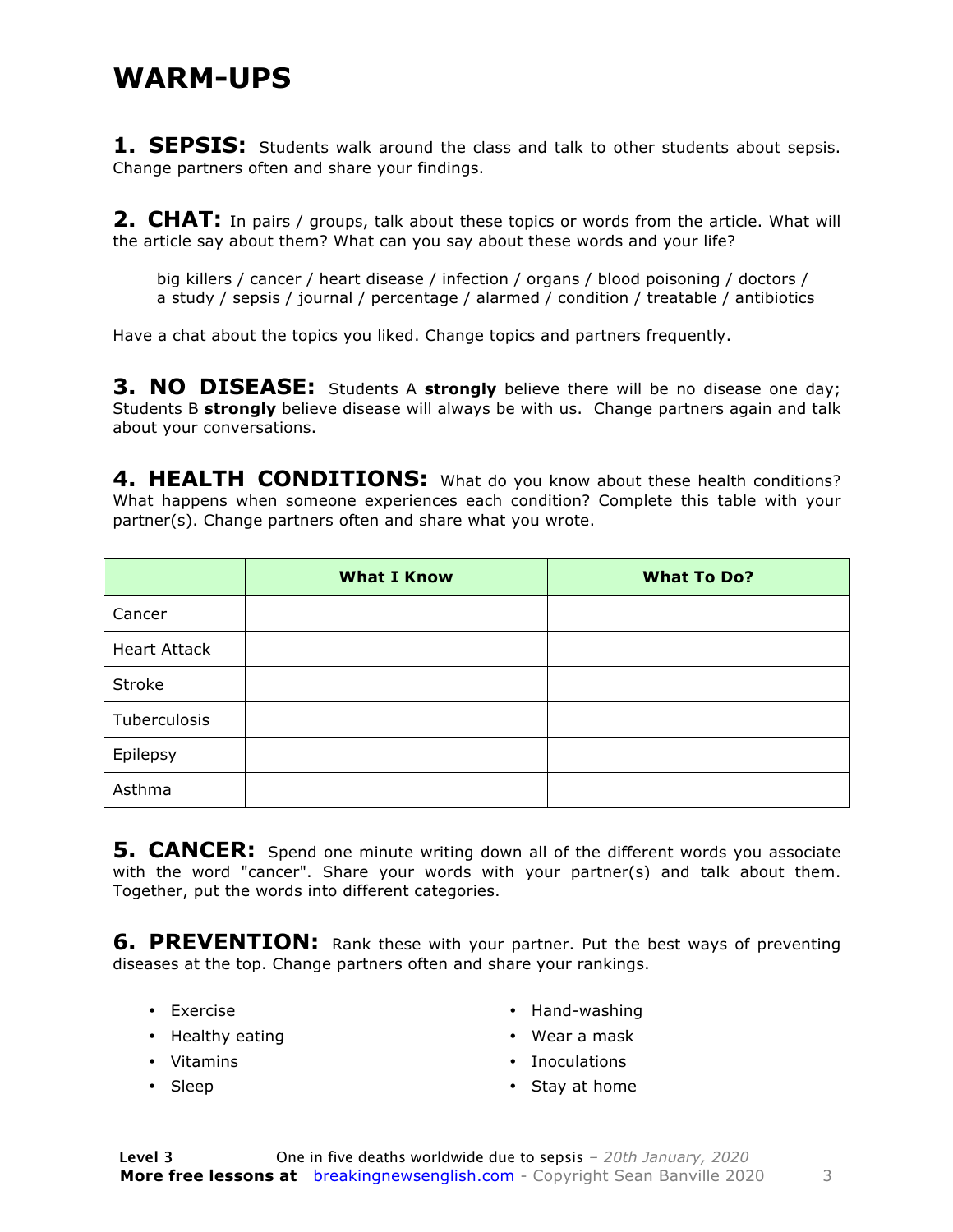### **VOCABULARY MATCHING**

#### **Paragraph 1**

| 1.  | killer      | а. | A reaction to something.                                                                                                                       |  |  |  |
|-----|-------------|----|------------------------------------------------------------------------------------------------------------------------------------------------|--|--|--|
| 2.  | stroke      | b. | The result of having a disease or illness.                                                                                                     |  |  |  |
| 3.  | condition   | c. | A person or thing that kills.                                                                                                                  |  |  |  |
| 4.  | response    | d. | Something that can cause illness or death<br>when eaten, breathed in, drunk or injected.                                                       |  |  |  |
| 5.  | infection   | е. | A sudden attack in the brain caused by too<br>little blood going to the brain. It usually<br>causes unconsciousness and often causes<br>death. |  |  |  |
| 6.  | organ       | f. | An illness or other medical problem.                                                                                                           |  |  |  |
| 7.  | poisoning   | g. | A part of the body that has a specific<br>important function, like the heart, brain,<br>stomach or liver.                                      |  |  |  |
|     | Paragraph 2 |    |                                                                                                                                                |  |  |  |
| 8.  | estimated   | h. | A medicine (like penicillin) that stops the<br>or destroys<br>growth of<br>bacteria<br>and<br>microorganisms.                                  |  |  |  |
| 9.  | develop     | i. | Roughly calculated or judged the value,<br>number, quantity of something.                                                                      |  |  |  |
| 10. | previously  | j. | Grow or cause to grow and become more<br>mature or advanced.                                                                                   |  |  |  |
| 11. | alarmed     | k. | Able to stop or be avoided.                                                                                                                    |  |  |  |
| 12. | preventable | Ι. | Felt frightened, disturbed, or in danger.                                                                                                      |  |  |  |
| 13. | treatable   | m. | At an earlier time; before.                                                                                                                    |  |  |  |
| 14. | antibiotics | n. | Able to be healed or cured, especially<br>medically.                                                                                           |  |  |  |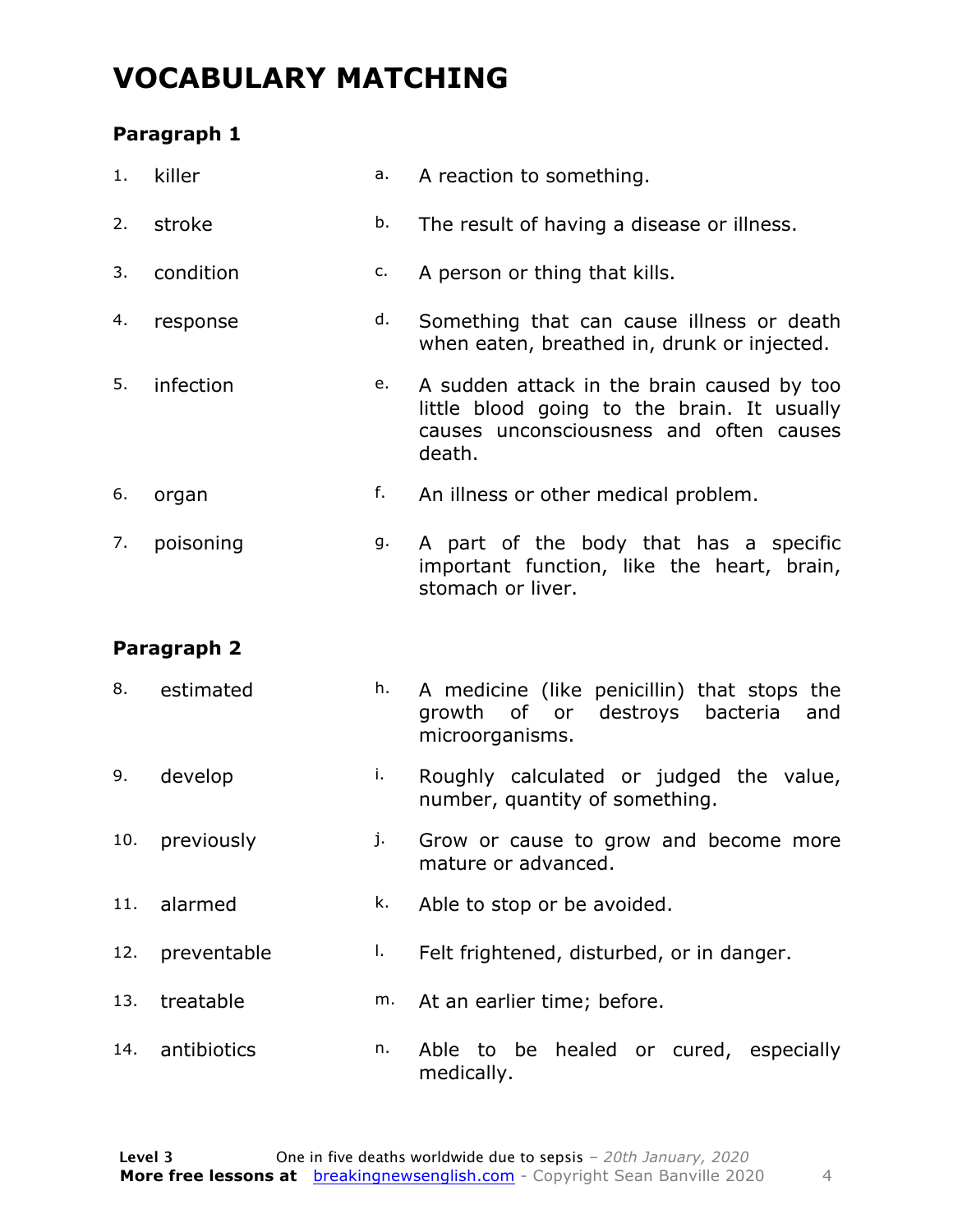### **BEFORE READING / LISTENING**

From https://breakingnewsenglish.com/2001/200120-sepsis.html

#### **1. TRUE / FALSE:** Read the headline. Guess if a-h below are true (T) or false (F).

- a. The article said everyone knows the name of a condition called sepsis. **T / F**
- b. Sepsis happens when our own body's organs injure an infection. **T / F**
- c. Sepsis happens when the body releases too few chemical. **T / F**
- d. Most of the cases of sepsis are in children and babies. **T / F**
- e. A medical journal said sepsis kills 50 million people a year. **T / F**
- f. The number of sepsis deaths is twice that scientists previously thought. **T / F**
- g. Sepsis is a bigger killer than cancer. **T / F**
- h. Antibiotics are no good for treating sepsis. **T / F**

#### **2. SYNONYM MATCH:** (The words in **bold** are from the news article.)

- **1. condition**
- **2. response**
- **3. damage**
- **4. cases**
- **5. occur**
- **6. published**
- **7. estimated**
- **8. alarmed**
- **9. treatable**
- **10. found**
- a. hurt
- b. happen
- c. curable
- d. calculated
- e. illness
- f. disturbed
- g. issued
- h. instances
- i. discovered
- j. reaction

#### **3. PHRASE MATCH:** (Sometimes more than one choice is possible.)

- 1. few people are aware
- 2. fight an
- 3. This damage can lead to organ
- 4. blood
- 5. many of whom
- 6. over 50 million people a
- 7. double the percentage previously
- 8. sepsis kills more
- 9. the condition is both preventable
- 10. Doctors can treat sepsis
- a. with antibiotics
- b. people than cancer
- c. are newborn babies
- d. estimated
- e. infection
- f. and treatable
- g. poisoning
- h. failure and death
- i. year develop sepsis
- j. of one of the biggest killers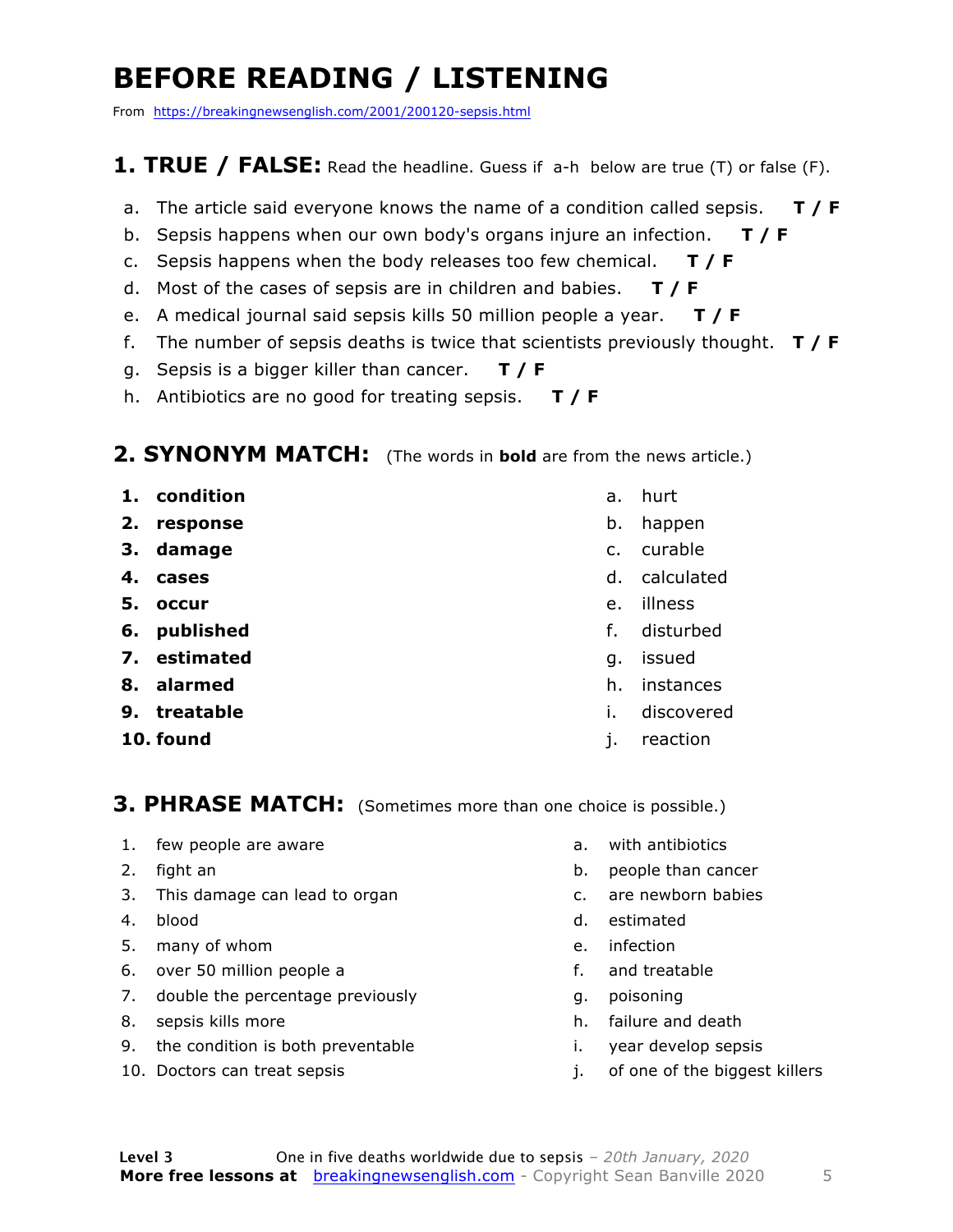### **GAP FILL**

From https://breakingnewsenglish.com/2001/200120-sepsis.html

Everyone knows the names of big killers like  $(1)$   $(2)$ heart disease and stroke, but few people are (2) \_\_\_\_\_\_\_\_\_\_\_\_\_\_\_\_\_ of one of the biggest killers - sepsis. Sepsis is a life-threatening condition. Doctors say it is (3) \_\_\_\_\_\_\_\_\_\_\_\_ for one in five deaths worldwide. Sepsis happens when our body's response to an (4) \_\_\_\_\_\_\_\_\_\_\_\_ injures our own organs. Our body normally releases chemicals into the (5) \_\_\_\_\_\_\_\_\_\_\_\_\_ to fight an infection. Sepsis occurs when the body releases too many of these chemicals. The chemicals (6) \_\_\_\_\_\_\_\_\_\_\_\_ our organs and damage them. This damage can lead to (7) [100] [12] failure and death. Doctors have traditionally called this blood poisoning. More than half of the sepsis (8) \_\_\_\_\_\_\_\_\_\_\_\_\_ reported worldwide occur in children, many of whom are newborn babies. *aware overload infection cancer cases responsible organ blood*

A study into sepsis was (9) \_\_\_\_\_\_\_\_\_\_\_\_ on January the 16th in the medical journal "The Lancet". Researchers estimated that over 50 million people a year (10) \_\_\_\_\_\_\_\_\_\_\_\_ sepsis and over 20 per cent die from the illness. This is more than (11) Letterman the state of the central state of the percentage previously estimated. The researchers said sepsis kills more people than cancer. Professor Mohsen Naghavi, a (12) \_\_\_\_\_\_\_\_\_\_\_\_ author of the research, said: "We are (13) \_\_\_\_\_\_\_\_\_\_\_\_ to find sepsis deaths are much higher than previously estimated, especially as the (14) The same is both preventable and treatable." He said more research is needed to stop sepsis killing (15) \_\_\_\_\_\_\_\_\_\_\_\_. Doctors can treat sepsis with  $(16)$  \_\_\_\_\_\_\_\_\_\_\_\_\_\_\_\_ if the condition is found early. *develop alarmed antibiotics published senior newborns double condition*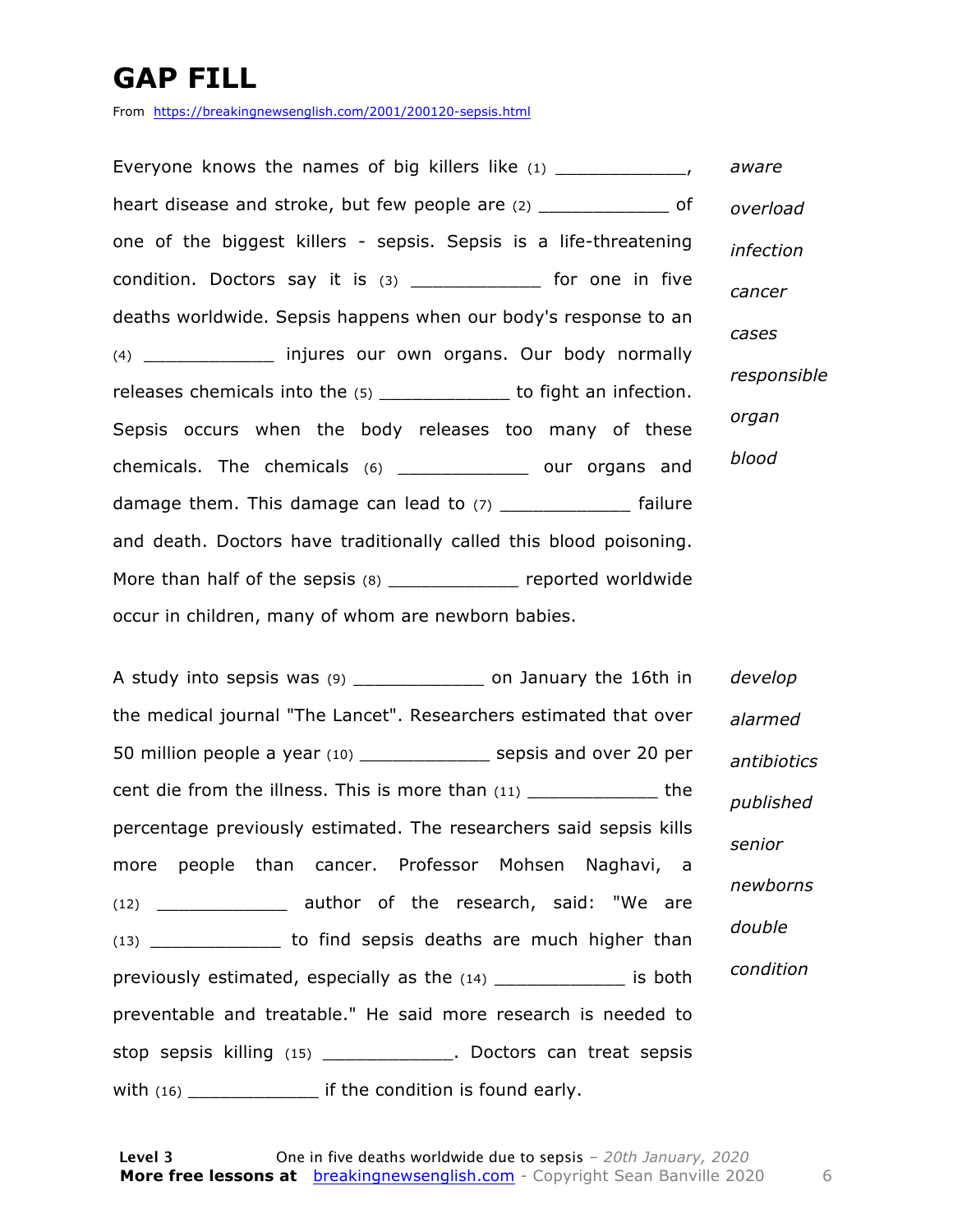#### **LISTENING – Guess the answers. Listen to check.**

From https://breakingnewsenglish.com/2001/200120-sepsis.html

- 1) Everyone knows the names of big killers like cancer, heart a. disease and streak b. disease and strike c. disease and stoke d. disease and stroke 2) Doctors say it is responsible for one a. on five deaths b. to five deaths c. in five deaths d. two five deaths 3) Sepsis happens when our body's response to an infection injures \_\_\_\_\_\_\_ a. our down organs b. our own organs c. our frown organs d. our gown organs 4) This damage can lead to organ \_\_\_\_\_\_\_ a. failure and death b. failed and die c. fail your and death d. failure and die 5) sepsis cases reported worldwide occur in children, many of \_\_\_\_\_\_ babies a. what are newborn b. when are newborn c. whom are newborn d. whom that newborn 6) A study into sepsis was published on January the 16th in a. the medical journey b. the medical dew nail c. the medical journal d. the medical adjourn 7) over 50 million people a year develop sepsis and over 20 per cent die a. from them illness b. from the illness c. for the illness d. frame the illness 8) We are alarmed to find sepsis deaths are much higher than a. previously esteem ate it b. previously east timid ate c. previously estimated d. previously intimidated 9) especially as the condition is both preventable \_\_\_\_\_\_\_ a. and treat a ball b. and tree table c. end treat table d. and treatable 10) Doctors can treat sepsis with antibiotics if the condition \_\_\_\_\_\_ a. is fund ailing b. is found early
	- c. is frond early
	- d. is flounder Lee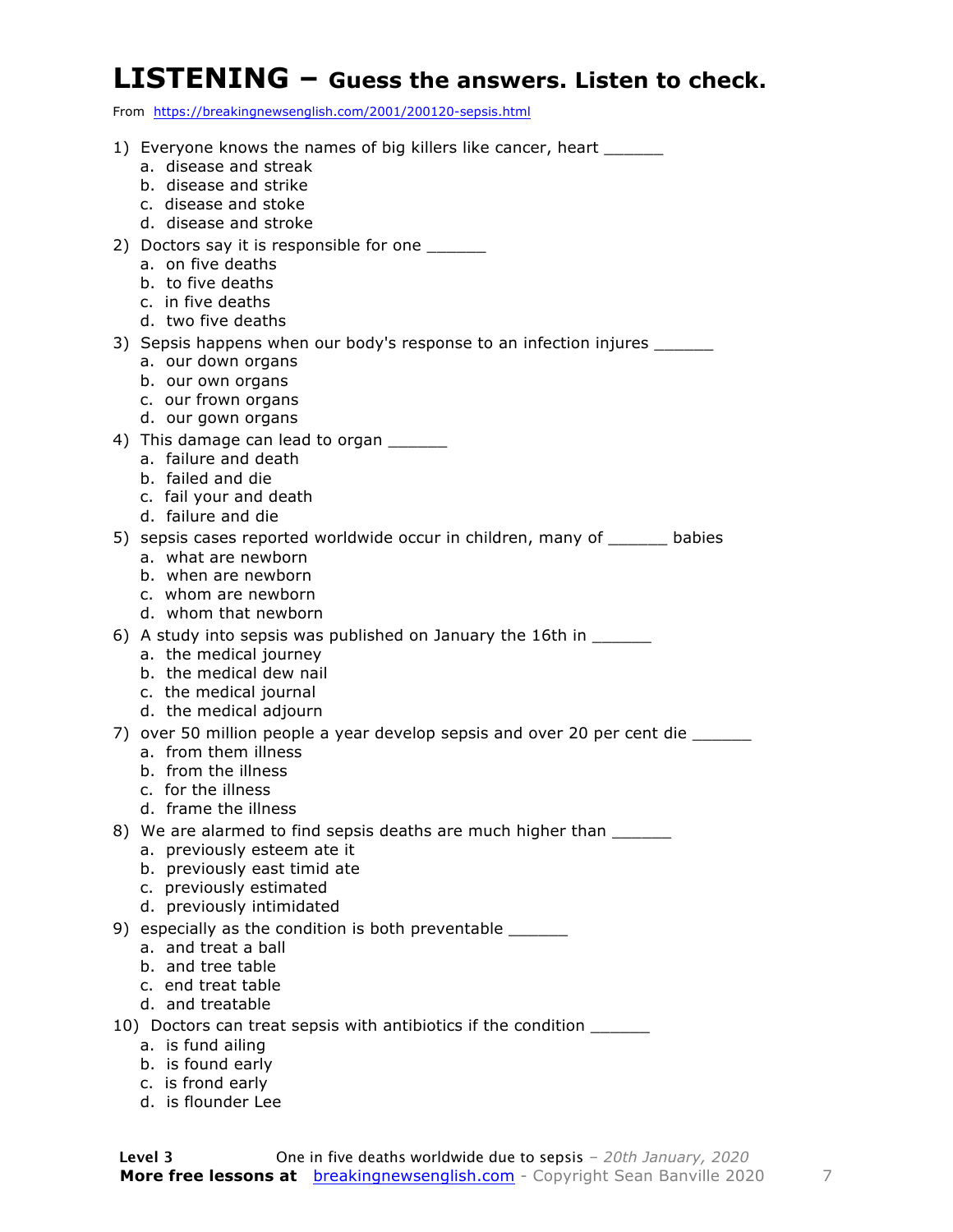#### **LISTENING – Listen and fill in the gaps**

From https://breakingnewsenglish.com/2001/200120-sepsis.html

Everyone knows the names of  $(1)$  \_\_\_\_\_\_\_\_\_\_\_\_\_\_\_\_\_\_\_\_\_\_\_\_\_\_ cancer, heart disease and stroke, but few people (2) \_\_\_\_\_\_\_\_\_\_\_\_\_\_\_\_\_\_\_\_\_\_\_\_\_ one of the biggest killers - sepsis. Sepsis is a life-threatening condition. Doctors say it is responsible (3) \_\_\_\_\_\_\_\_\_\_\_\_\_\_\_\_\_\_\_\_\_\_\_\_ five deaths worldwide. Sepsis happens when our body's response to an infection injures our own organs. Our body normally releases chemicals into the (4) and the control of the state of the state of the control of the  $(4)$ infection. Sepsis occurs when the body releases too many of these chemicals. The chemicals overload our organs and damage them. This damage can lead (5) damage can lead (5) and death. Doctors have traditionally called this blood poisoning. More (6) \_\_\_\_\_\_\_\_\_\_\_\_\_\_\_\_\_\_\_ the sepsis cases reported worldwide occur in children, many of whom are newborn babies.

A study into sepsis was published on January the 16th in (7) \_\_\_\_\_\_\_\_\_\_\_\_\_\_\_\_\_\_\_ "The Lancet". Researchers estimated that over 50 million people (8) \_\_\_\_\_\_\_\_\_\_\_\_\_\_\_\_\_\_\_ sepsis and over 20 per cent die from the illness. This is  $(9)$  \_\_\_\_\_\_\_\_\_\_\_\_\_\_\_\_\_\_\_\_\_\_\_\_\_\_\_\_the percentage previously estimated. The researchers said sepsis kills more people than cancer. Professor Mohsen Naghavi, a (10) \_\_\_\_\_\_\_\_\_\_\_\_\_\_\_\_\_\_\_\_\_\_\_\_\_\_the research, said: "We are alarmed to find sepsis deaths are much higher than previously estimated, especially as the (11) \_\_\_\_\_\_\_\_\_\_\_\_\_\_\_\_\_\_\_\_\_\_\_ preventable and treatable." He said more research is needed to stop sepsis killing newborns. Doctors can treat sepsis with antibiotics if the condition  $(12)$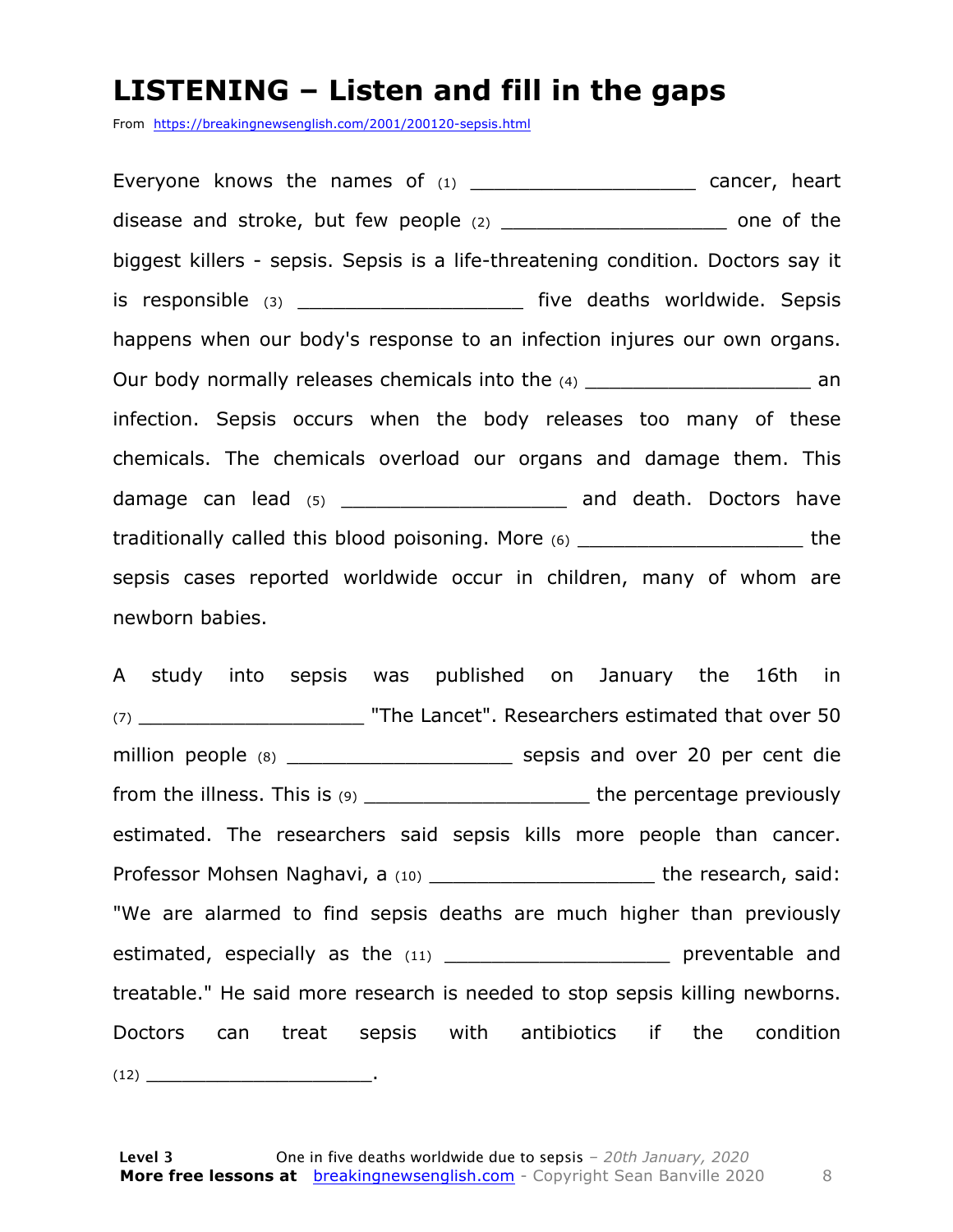### **COMPREHENSION QUESTIONS**

From https://breakingnewsenglish.com/2001/200120-sepsis.html

- 1. What "big killer" was mentioned first in the article?
- 2. What kind of condition did the article call sepsis?
- 3. What does the body's response to infections injure in our bodies?
- 4. What does the body release too much of when we have sepsis?
- 5. How many of the reported cases of sepsis are in children and newborns?
- 6. What is "The Lancet"?
- 7. What percentage of people who get sepsis die from it?
- 8. How does a professor feel about sepsis deaths?
- 9. What did the professor say sepsis was besides preventable?
- 10. What can doctors treat sepsis with?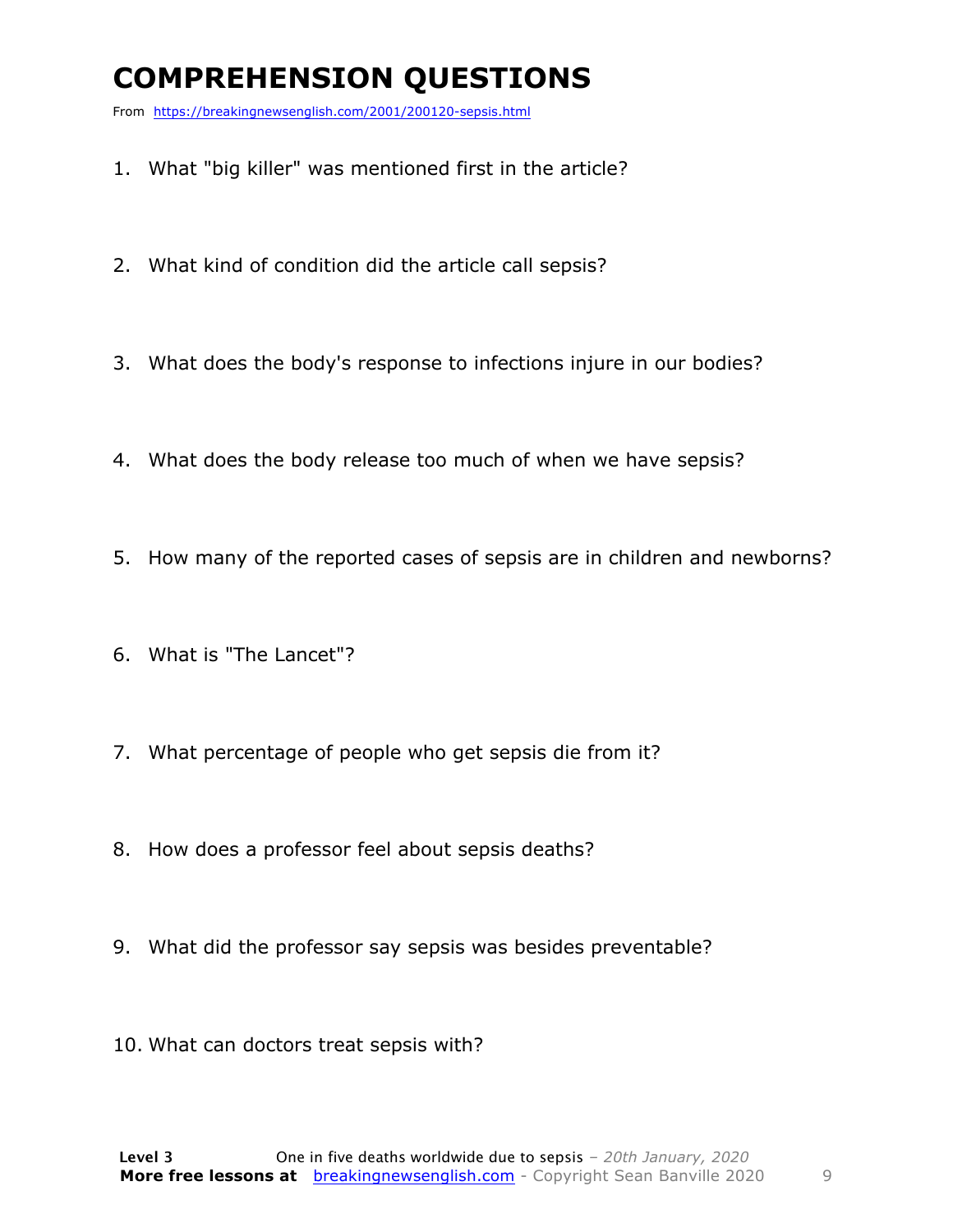### **MULTIPLE CHOICE - QUIZ**

From https://breakingnewsenglish.com/2001/200120-sepsis.html

| 1) What "big killer" was mentioned<br>first in the article?<br>a) malaria<br>b) cancer<br>c) strokes<br>d) heart attacks                                                                                                                                                           | 6) What is "The Lancet"?<br>a) a medical journal<br>b) a hospital<br>c) a drug company<br>d) a research centre<br>7) What percentage of people who                                                                                                           |
|------------------------------------------------------------------------------------------------------------------------------------------------------------------------------------------------------------------------------------------------------------------------------------|--------------------------------------------------------------------------------------------------------------------------------------------------------------------------------------------------------------------------------------------------------------|
| 2) What kind of condition did the<br>article call sepsis?<br>a) a painful condition<br>b) a worrying condition<br>c) a rare condition<br>d) a life-threatening condition                                                                                                           | get sepsis die from it?<br>a) $25%$<br>b) $30%$<br>c) $20%$<br>$d)$ 35%                                                                                                                                                                                      |
| 3) What does the body's response to<br>infections injure in our bodies?<br>a) the immune system<br>b) bones<br>c) organs                                                                                                                                                           | 8) How does a professor feel about<br>sepsis deaths?<br>a) alarmed<br>b) stressed<br>c) calm<br>d) terrified                                                                                                                                                 |
| d) brain cells<br>4) What does the body release too<br>much of when we have sepsis?<br>a) chemicals<br>b) adrenaline<br>c) vitamin B12<br>d) white blood cells<br>5) How many of the reported cases<br>of sepsis are in children and<br>newborns?<br>a) 27,829,701<br>b) over half | 9) What did the professor say sepsis<br>was besides preventable?<br>a) a lottery<br>b) deadly<br>c) worrying<br>d) treatable<br>10) What can doctors treat sepsis<br>with?<br>a) a natural diet<br>b) creams and ointments<br>c) antibiotics<br>d) radiation |
| c) three million<br>d) 20 per cent                                                                                                                                                                                                                                                 |                                                                                                                                                                                                                                                              |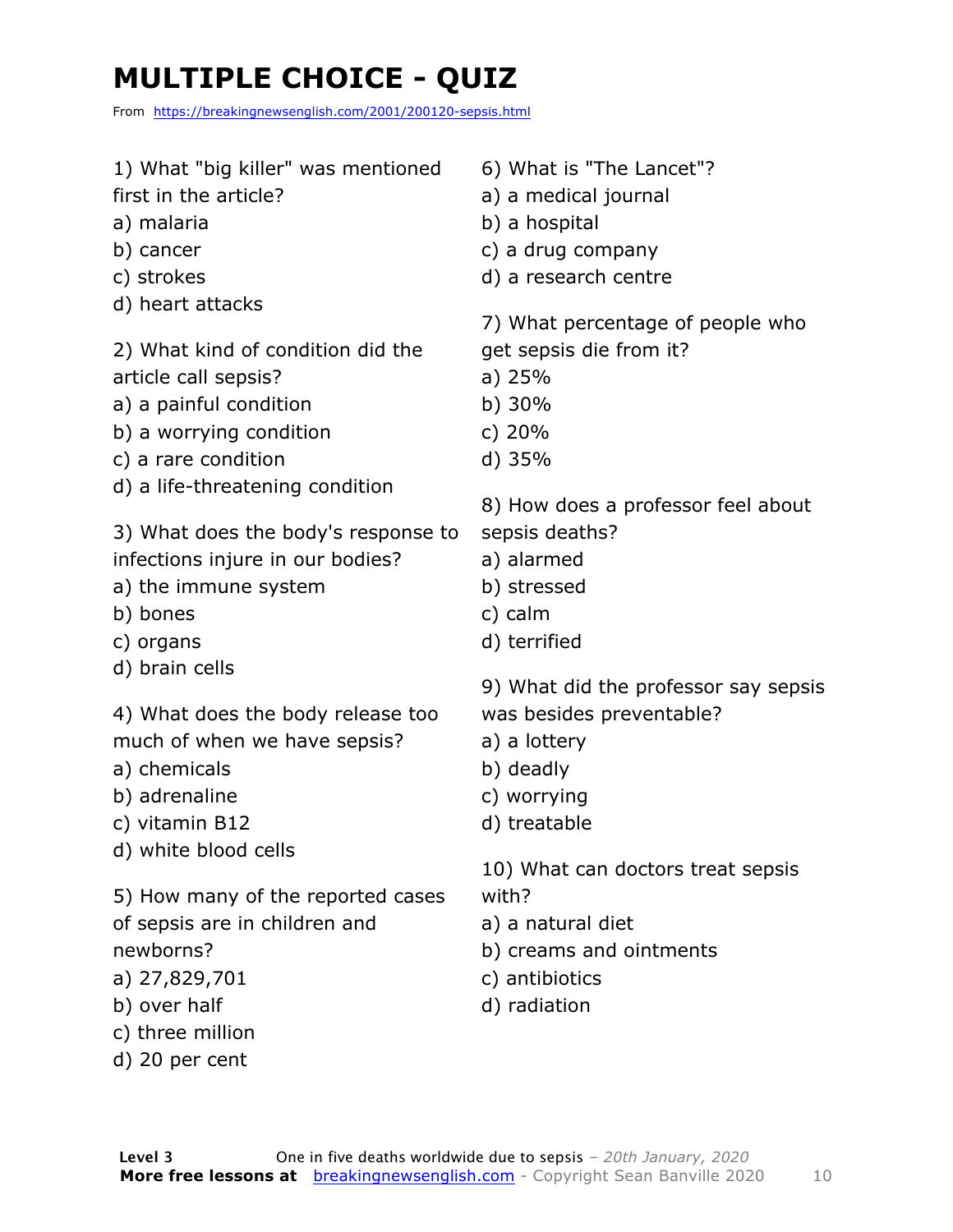### **ROLE PLAY**

From https://breakingnewsenglish.com/2001/200120-sepsis.html

#### **Role A – Exercise**

You think exercise is the best way to keep diseases away. Tell the others three reasons why. Tell them what is wrong with their ways. Also, tell the others which is the worst of these (and why): healthy eating, hand-washing or staying at home.

#### **Role B – Healthy Eating**

You think healthy eating is the best way to keep diseases away. Tell the others three reasons why. Tell them what is wrong with their ways. Also, tell the others which is the worst of these (and why): exercise, hand-washing or staying at home.

#### **Role C – Hand-washing**

You think hand-washing is the best way to keep diseases away. Tell the others three reasons why. Tell them what is wrong with their ways. Also, tell the others which is the worst of these (and why): healthy eating, exercise or staying at home.

#### **Role D – Staying at Home**

You think staying at home is the best way to keep diseases away. Tell the others three reasons why. Tell them what is wrong with their ways. Also, tell the others which is the worst of these (and why): healthy eating, hand-washing or exercise.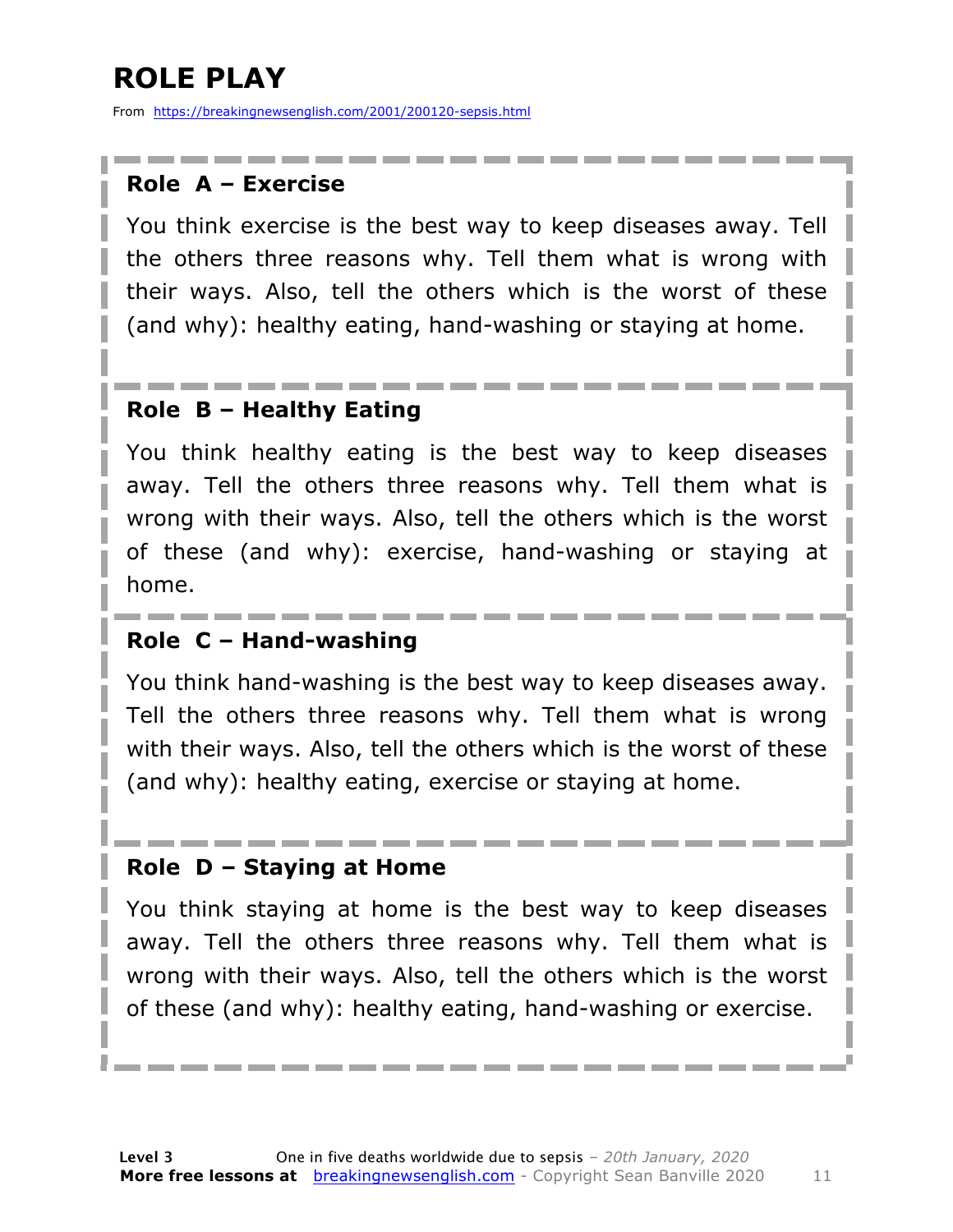## **AFTER READING / LISTENING**

From https://breakingnewsenglish.com/2001/200120-sepsis.html

**1. WORD SEARCH:** Look in your dictionary / computer to find collocates, other meanings, information, synonyms … for the words 'death' and 'worldwide'.

| death | worldwide |
|-------|-----------|
|       |           |
|       |           |
|       |           |

- Share your findings with your partners.
- Make questions using the words you found.
- Ask your partner / group your questions.

**2. ARTICLE QUESTIONS:** Look back at the article and write down some questions you would like to ask the class about the text.

- Share your questions with other classmates / groups.
- Ask your partner / group your questions.

**3. GAP FILL:** In pairs / groups, compare your answers to this exercise. Check your answers. Talk about the words from the activity. Were they new, interesting, worth learning…?

**4. VOCABULARY:** Circle any words you do not understand. In groups, pool unknown words and use dictionaries to find their meanings.

**5. TEST EACH OTHER:** Look at the words below. With your partner, try to recall how they were used in the text:

| • killers         | • medical      |
|-------------------|----------------|
| $\cdot$ five      | $\cdot$ 20     |
| • normally        | • double       |
| • blood           | $\cdot$ kills  |
| • failure         | $\bullet$ both |
| whom<br>$\bullet$ | $\cdot$ early  |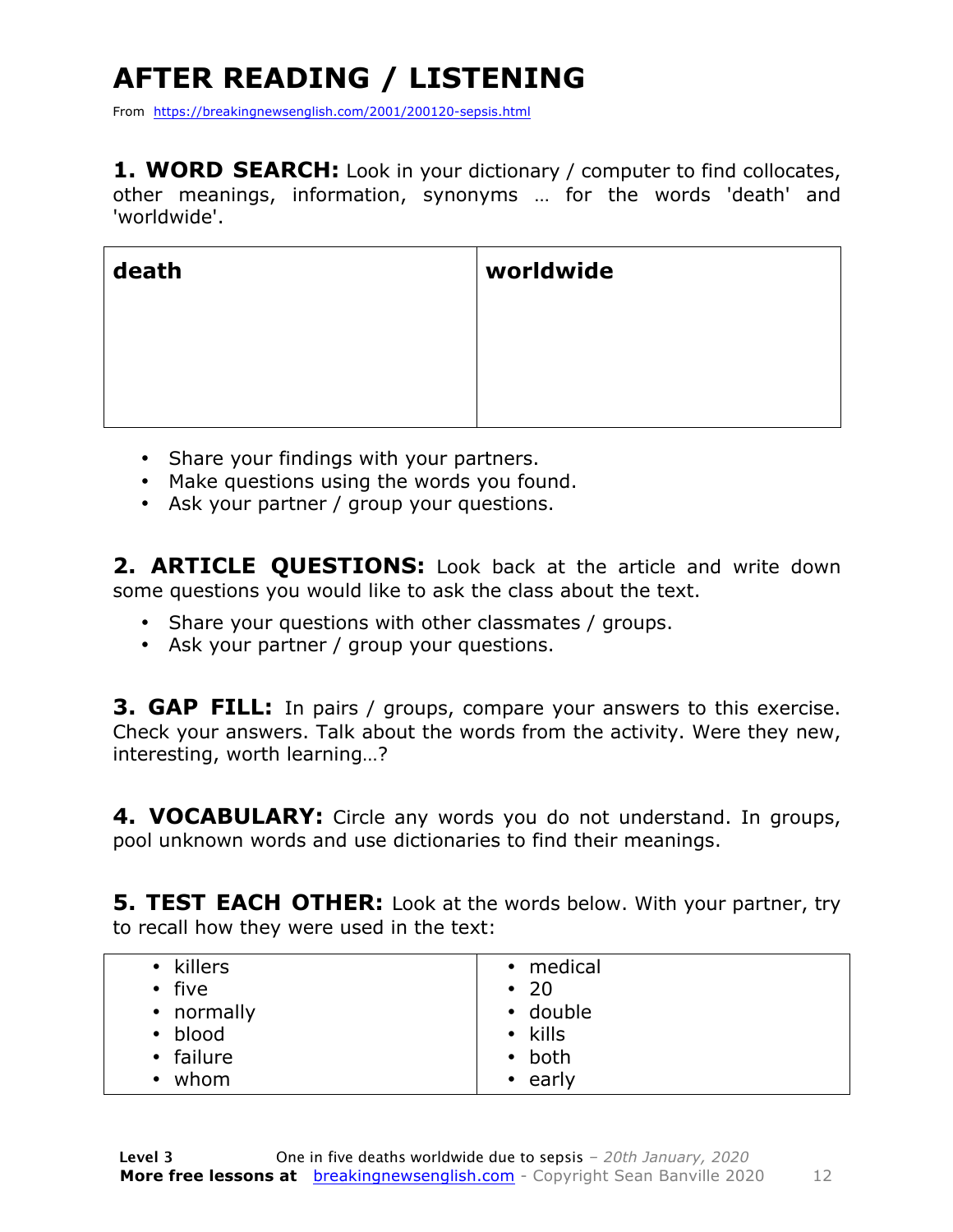#### **SEPSIS SURVEY**

From https://breakingnewsenglish.com/2001/200120-sepsis.html

Write five GOOD questions about sepsis in the table. Do this in pairs. Each student must write the questions on his / her own paper.

When you have finished, interview other students. Write down their answers.

|      | STUDENT 1 | STUDENT 2 | STUDENT 3 |
|------|-----------|-----------|-----------|
| Q.1. |           |           |           |
| Q.2. |           |           |           |
| Q.3. |           |           |           |
| Q.4. |           |           |           |
| Q.5. |           |           |           |

- Now return to your original partner and share and talk about what you found out. Change partners often.
- Make mini-presentations to other groups on your findings.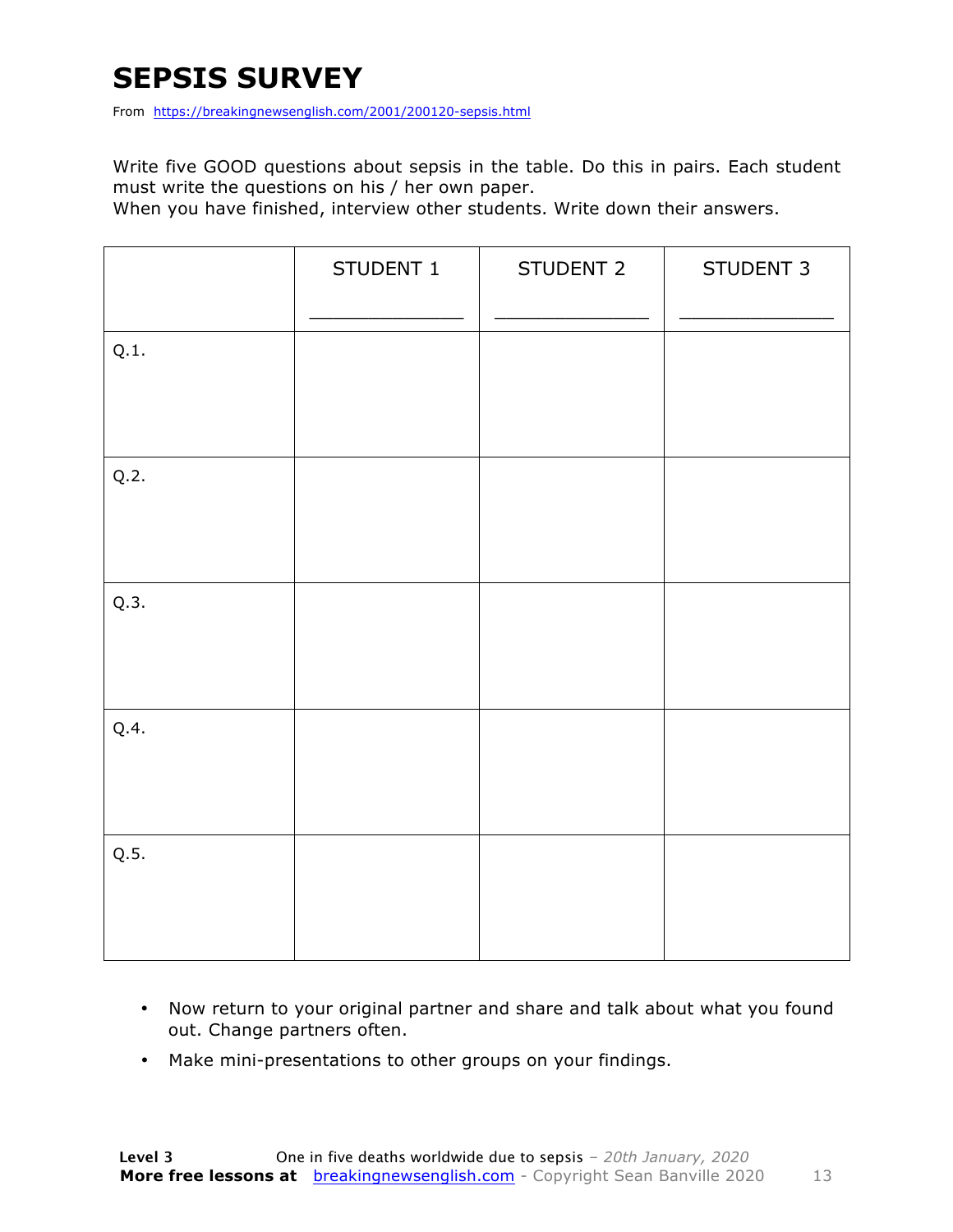### **SEPSIS DISCUSSION**

STUDENT A's QUESTIONS (Do not show these to student B)

- 1. What did you think when you read the headline?
- 2. What images are in your mind when you hear the word 'sepsis'?
- 3. What do you know about sepsis?
- 4. What are the world's biggest killers?
- 5. Why haven't we found a cure for all the big diseases?
- 6. What diseases are you worried about?
- 7. How can we keep our bodies strong to fight infections?
- 8. What infections have you had?
- 9. How healthy are you?
- 10. What do the organs in our body do?

*One in five deaths worldwide due to sepsis – 20th January, 2020* Thousands more free lessons at breakingnewsenglish.com

-----------------------------------------------------------------------------

#### **SEPSIS DISCUSSION**

STUDENT B's QUESTIONS (Do not show these to student A)

- 11. Did you like reading this article? Why/not?
- 12. What do you think of when you hear the word 'killer'?
- 13. What do you think about what you read?
- 14. Should we all read medical journals?
- 15. Why is it that so few people know about sepsis?
- 16. Will you go online to find out more about sepsis?
- 17. What one disease would you like to find a cure for?
- 18. Should we cure all diseases so we can live to be over 100?
- 19. What do you know about antibiotics?
- 20. What questions would you like to ask the researchers?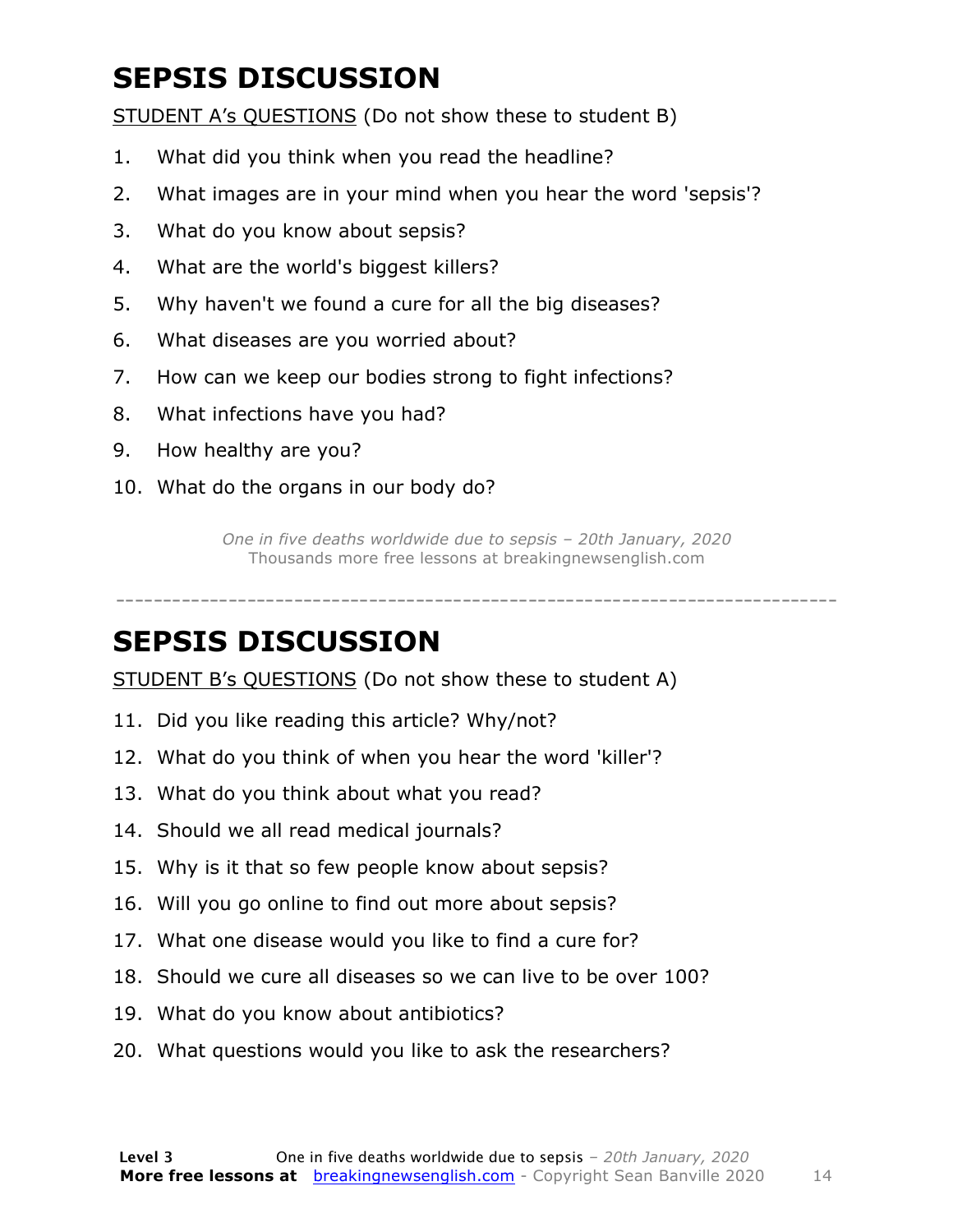### **DISCUSSION (Write your own questions)**

STUDENT A's QUESTIONS (Do not show these to student B)

| 1. |                                          |
|----|------------------------------------------|
|    |                                          |
| 2. |                                          |
|    |                                          |
| 3. |                                          |
|    |                                          |
| 4. |                                          |
|    |                                          |
| 5. |                                          |
|    |                                          |
| 6. |                                          |
|    | Copyright © breakingnewsenglish.com 2020 |

### **DISCUSSION (Write your own questions)**

STUDENT B's QUESTIONS (Do not show these to student A)

| 1. |                                                                                                                         |  |  |
|----|-------------------------------------------------------------------------------------------------------------------------|--|--|
|    |                                                                                                                         |  |  |
| 2. | <u> 1980 - Andrea Stationer, fransk politiker (d. 1980)</u>                                                             |  |  |
| 3. |                                                                                                                         |  |  |
|    |                                                                                                                         |  |  |
| 4. | <u> 1980 - Jan Samuel Barbara, margaret eta idazlea (h. 1980).</u>                                                      |  |  |
| 5. | <u> 1986 - Johann Stoff, deutscher Stoffen und der Stoffen und der Stoffen und der Stoffen und der Stoffen und der </u> |  |  |
|    |                                                                                                                         |  |  |
| 6. | <u> 1989 - Johann John Stone, market fan it ferskearre fan it ferskearre fan it ferskearre fan it ferskearre fan i</u>  |  |  |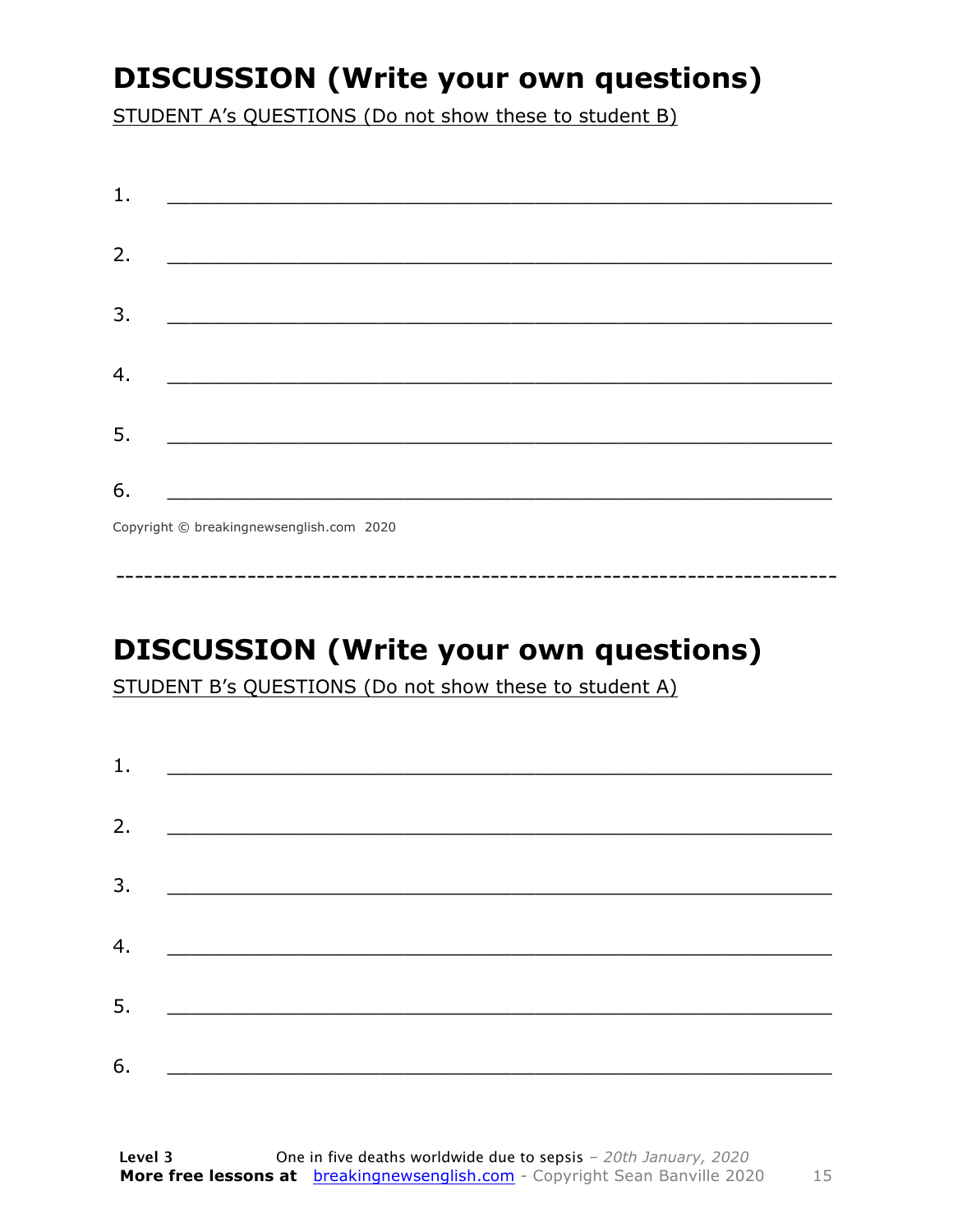### **LANGUAGE - CLOZE**

From https://breakingnewsenglish.com/2001/200120-sepsis.html

Everyone knows the names of big killers like cancer, heart disease and  $(1)$ , but few people are aware of one of the biggest  $(2)$  \_\_\_\_ - sepsis. Sepsis is a lifethreatening condition. Doctors say it is responsible for one in five deaths worldwide. Sepsis happens when our body's response to an infection (3) \_\_\_\_\_ our own organs. Our body normally releases chemicals into the (4) \_\_\_\_\_ to fight an infection. Sepsis occurs when the body releases too many of these chemicals. The (5) \_\_\_\_ overload our organs and damage them. This damage can lead to organ failure and death. Doctors have traditionally called this blood poisoning. More than half of the sepsis cases reported worldwide occur in children, many of (6) \_\_\_\_ are newborn babies.

A study into sepsis was published  $(7)$  \_\_\_\_ January the 16th in the medical journal "The Lancet". Researchers estimated (8) \_\_\_\_ over 50 million people a year develop sepsis and over 20 per cent die from the illness. This is more than double the percentage (9) \_\_\_\_ estimated. The researchers said sepsis kills more people than cancer. Professor Mohsen Naghavi, a senior author of the research, said: "We are (10) \_\_\_\_ to find sepsis deaths are much higher than previously estimated, especially as the condition is both preventable and  $(11)$  \_\_\_\_\_." He said more research is needed to stop sepsis killing newborns. Doctors can treat sepsis with antibiotics if the condition is found (12) .

#### **Put the correct words from the table below in the above article.**

| 1.  | (a) | strike        | (b) | struck    | (c) | stroke     | (d) | stricken   |
|-----|-----|---------------|-----|-----------|-----|------------|-----|------------|
| 2.  | (a) | killers       | (b) | kills     | (c) | killings   | (d) | skills     |
| 3.  | (a) | injurious     | (b) | injures   | (c) | injuries   | (d) | injustices |
| 4.  | (a) | bloody-minded | (b) | bloody    | (c) | blooded    | (d) | blood      |
| 5.  | (a) | chemical      | (b) | chemistry | (c) | chemicals  | (d) | chemically |
| 6.  | (a) | what          | (b) | whom      | (c) | that       | (d) | whomsoever |
| 7.  | (a) | on            | (b) | in        | (c) | at         | (d) | to         |
| 8.  | (a) | what          | (b) | which     | (c) | where      | (d) | that       |
| 9.  | (a) | before        | (b) | ago       | (c) | previously | (d) | early      |
| 10. | (a) | bell          | (b) | siren     | (c) | alerted    | (d) | alarmed    |
| 11. | (a) | eatable       | (b) | treatable | (c) | beatable   | (d) | heatable   |
| 12. | (a) | early         | (b) | fast      | (c) | advance    | (d) | prompt     |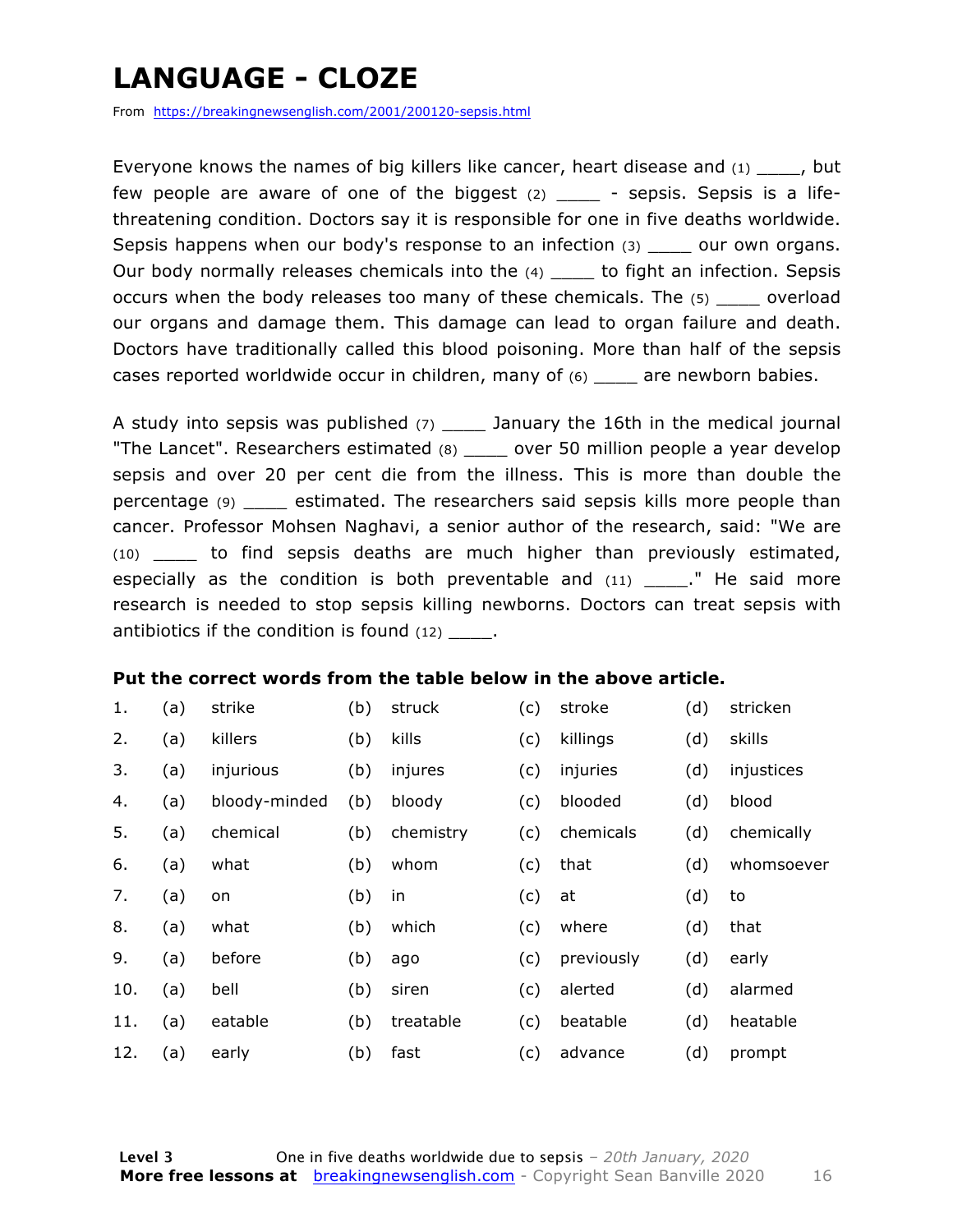### **SPELLING**

From https://breakingnewsenglish.com/2001/200120-sepsis.html

#### **Paragraph 1**

- 1. heart asseeid
- 2. Sepsis is a life-threatening ondtnicio
- 3. our body's serenops to an infection
- 4. Our body normally releases aecmcishl
- 5. overload our rnsaog and damage them
- 6. blood gopsoniin

#### **Paragraph 2**

- 7. elihsbdpu on January the 16th
- 8. This is more than double the tpgrenecea
- 9. a snroei author of the research
- 10. much higher than ousierpvyl estimated
- 11. preventable and ettalabre
- 12. treat sepsis with tscilaontib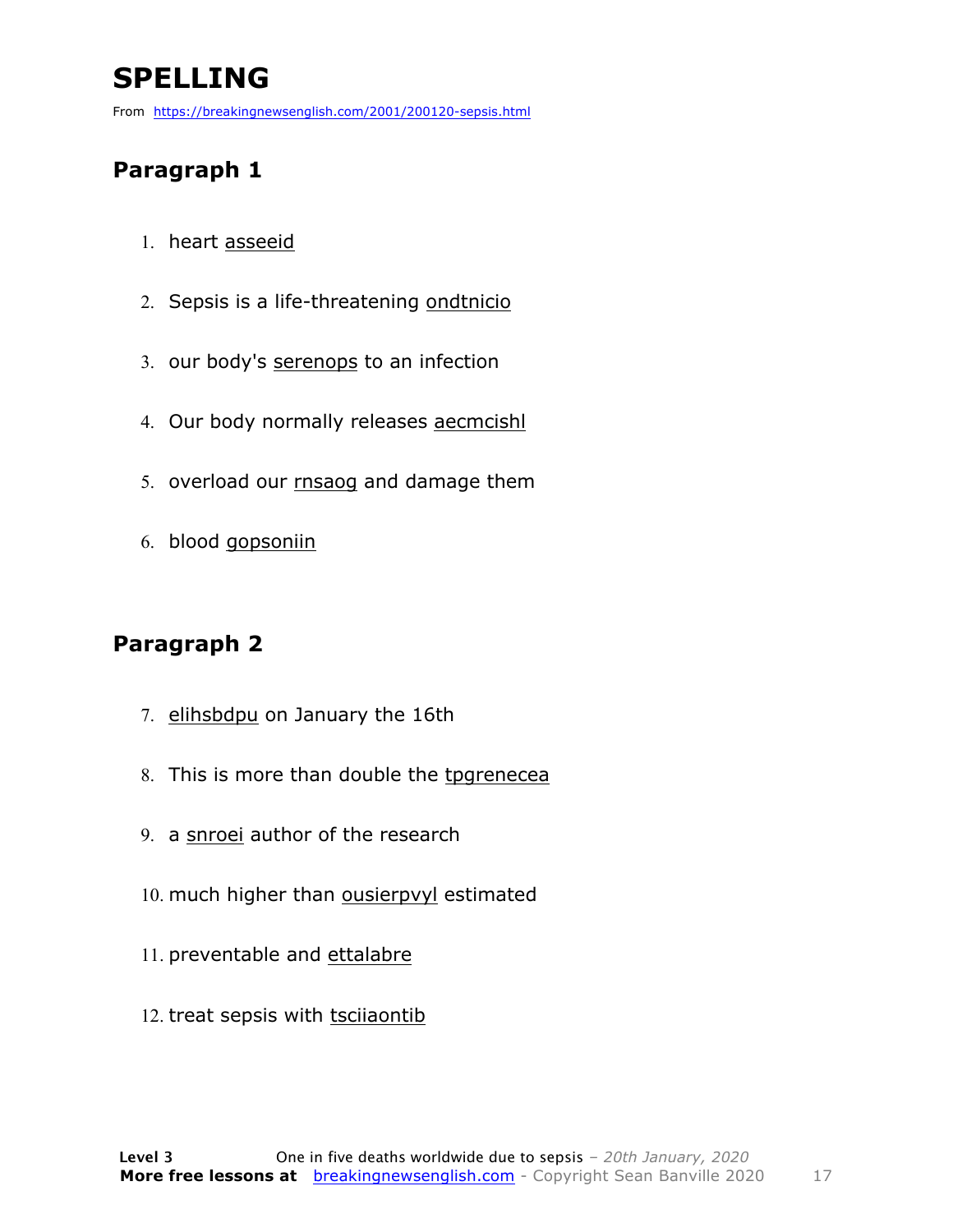### **PUT THE TEXT BACK TOGETHER**

From https://breakingnewsenglish.com/2001/200120-sepsis.html

#### **Number these lines in the correct order.**

- ( ) infection injures our own organs. Our body normally releases chemicals into the blood to fight
- ( ) aware of one of the biggest killers sepsis. Sepsis is a lifethreatening condition. Doctors say it is
- ( ) cancer. Professor Mohsen Naghavi, a senior author of the research, said: "We are alarmed to find sepsis deaths are much
- ( ) organs and damage them. This damage can lead to organ failure and death. Doctors have traditionally called this blood poisoning. More than
- ( ) higher than previously estimated, especially as the condition is both preventable
- ( ) and treatable." He said more research is needed to stop sepsis killing newborns. Doctors can
- ( ) an infection. Sepsis occurs when the body releases too many of these chemicals. The chemicals overload our
- ( *1* ) Everyone knows the names of big killers like cancer, heart disease and stroke, but few people are
- () treat sepsis with antibiotics if the condition is found early.
- ( ) A study into sepsis was published on January the 16th in the medical journal "The Lancet". Researchers estimated that over 50
- ( ) responsible for one in five deaths worldwide. Sepsis happens when our body's response to an
- ( ) million people a year develop sepsis and over 20 per cent die from the illness. This is more than double
- ( ) half of the sepsis cases reported worldwide occur in children, many of whom are newborn babies.
- ( ) the percentage previously estimated. The researchers said sepsis kills more people than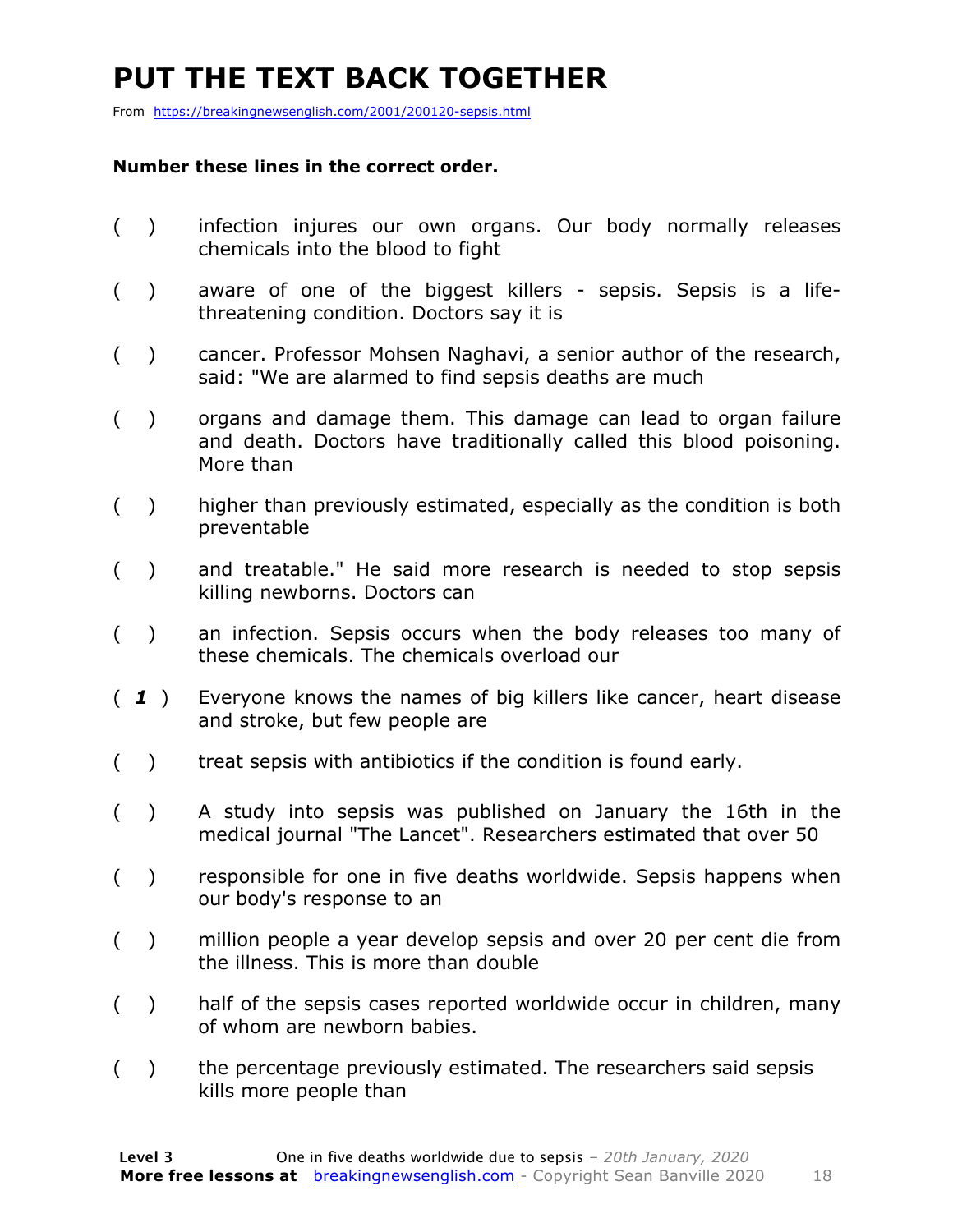#### **PUT THE WORDS IN THE RIGHT ORDER**

From https://breakingnewsenglish.com/2001/200120-sepsis.html

1. killers like names knows of Everyone the cancer .

2. responsible in one for deaths five worldwide . it's

3. body these many releases The of too chemicals .

4. death . and to lead organ can Damage failure

5. reported worldwide . of half sepsis cases Over the

6. sepsis into A in published study was January .

7. previously More percentage the estimated . than double

8. deaths than much higher previously are estimated . Sepsis

9. treatable . both condition The preventable and is

10. to newborns . needed sepsis stop Research killing is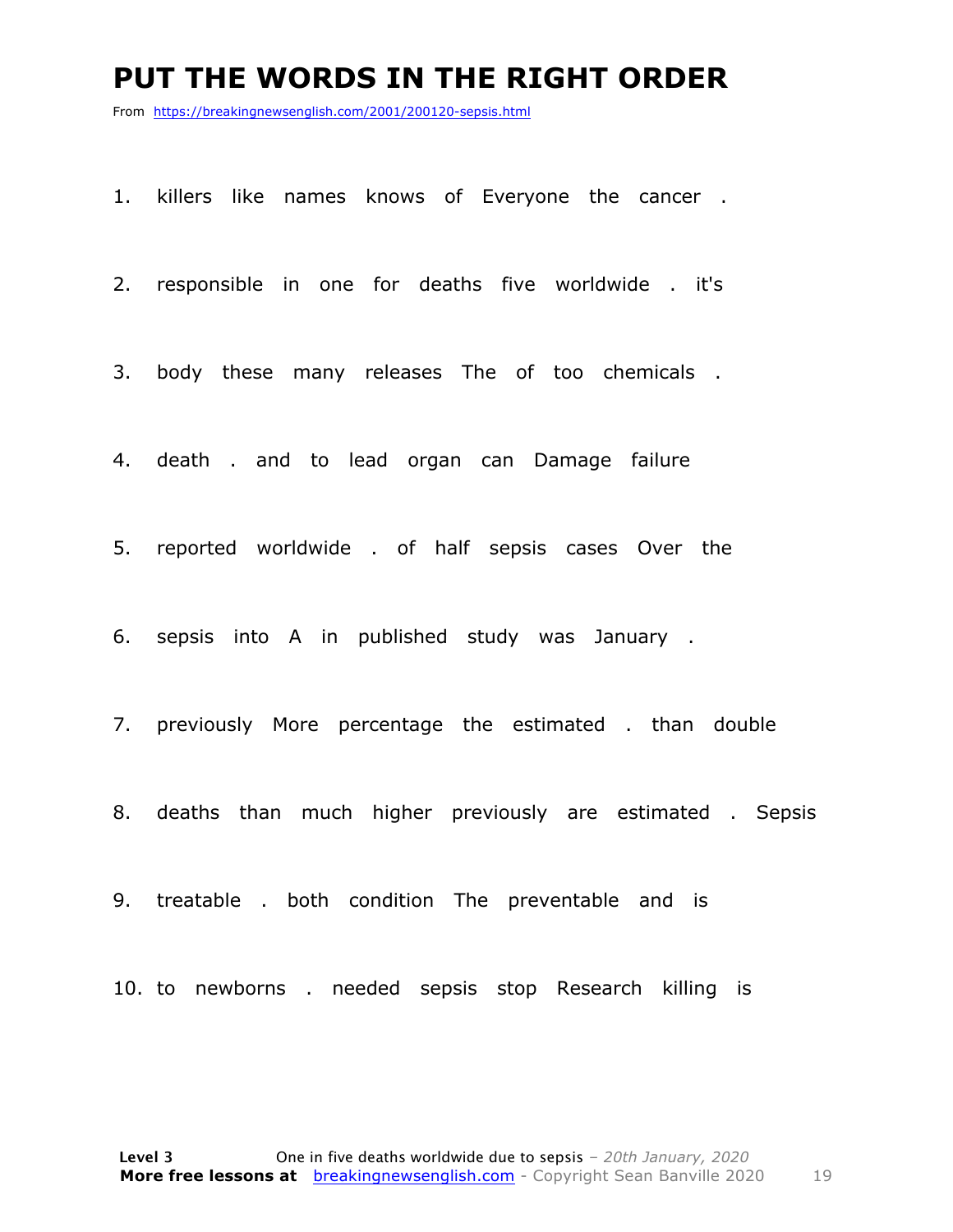### **CIRCLE THE CORRECT WORD (20 PAIRS)**

From https://breakingnewsenglish.com/2001/200120-sepsis.html

Everyone knows the names of big killers like *cancerous / cancer*, heart disease and stroke, but few people are *aware / awareness* of one of the biggest killers - sepsis. Sepsis is a life-threatening condition. Doctors say it is responsible *for / of* one in five deaths worldwide. Sepsis *happen / happens* when our body's response to an infection injures *my / our* own organs. Our body normally releases chemicals into the blood to *flight / fight* an infection. Sepsis occurs when the body releases too many of these chemicals. The chemicals overload our *organ / organs* and damage them. This damage can lead to organ failure and *death / dies*. Doctors have traditionally called this blood poisoning. More than *half / halve* of the sepsis cases reported worldwide occur in children, many of *that / whom* are newborn babies.

A study into sepsis was published *on / in* January the 16th in the medical journal "The Lancet". Researchers *estimation / estimated* that over 50 million people *a / over* year develop sepsis and over 20 per cent die from the illness. This is *more / over* than double the percentage previously estimated. The researchers said sepsis kills *most / more* people than cancer. Professor Mohsen Naghavi, a senior *authored / author* of the research, said: "We are *alarmed / alarms* to find sepsis deaths are much higher than previously *thinking / estimated*, especially as the condition is both preventable and treatable." He said more research is *needed / needy* to stop sepsis killing newborns. Doctors can treat sepsis with antibiotics if the condition is found *early / fast*.

#### **Talk about the connection between each pair of words in italics, and why the correct word is correct.**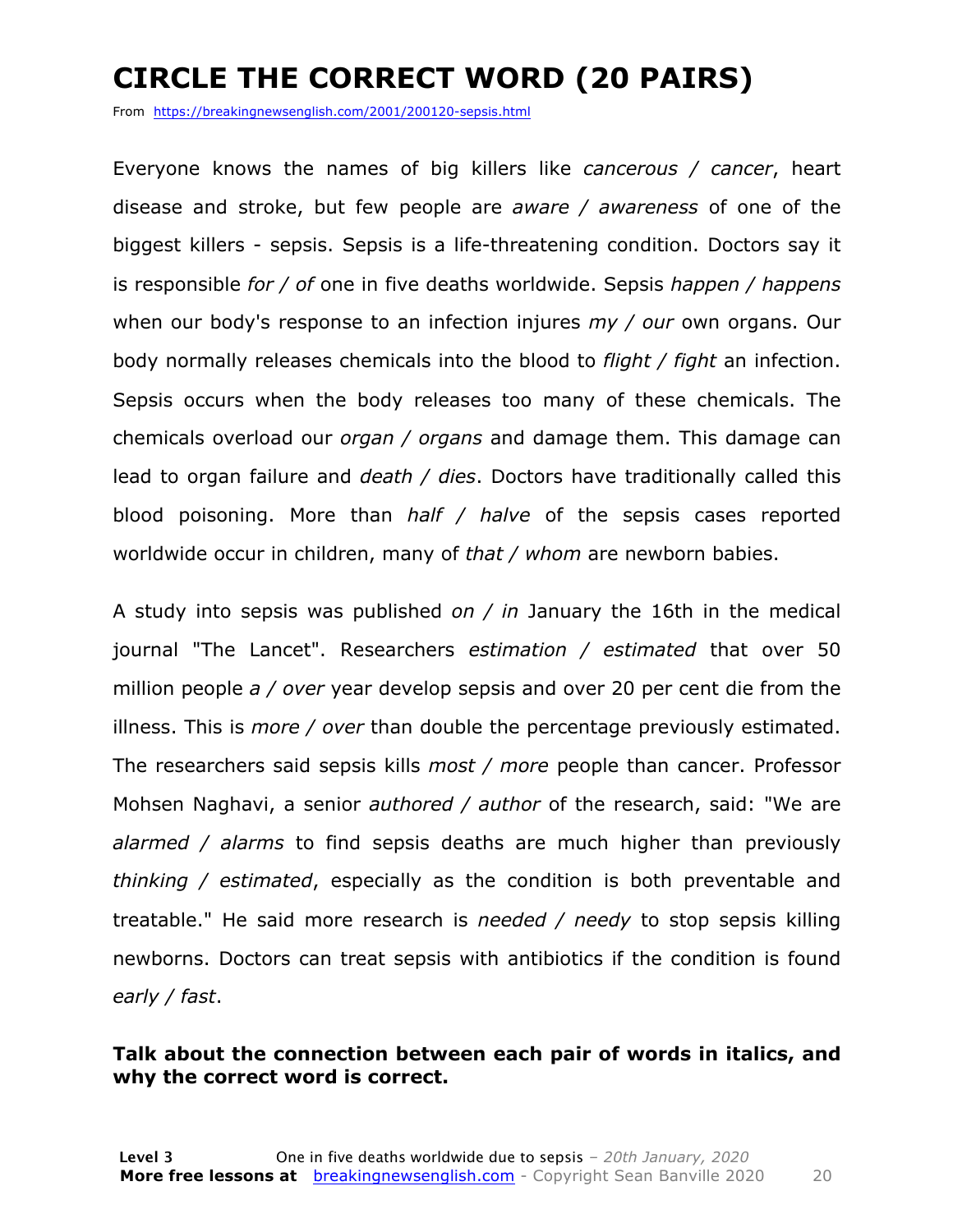### **INSERT THE VOWELS (a, e, i, o, u)**

From https://breakingnewsenglish.com/2001/200120-sepsis.html

E v\_r y\_n\_ k n\_w s t h\_ n\_m\_s \_f b\_g k\_l l\_r s l\_k\_ c\_n c\_r , h\_ **\_** r t d\_s\_ **\_** s\_ \_n d s t r\_k\_, b\_t f\_w p \_ **\_** p l\_ \_r\_ \_w\_r\_ \_f \_n\_ \_f t h\_ b\_g g\_s t k\_l l\_r s s\_p s\_s . S\_p s\_s \_s \_ l\_f\_ - t h r\_ **\_** t\_n\_n g c\_n d\_t\_ **\_** n . D\_c t\_r s  $s_y$  \_t \_s r\_s p\_n s\_b l\_ f\_r \_n\_ \_n f\_v\_ d \_ **\_** t h s w\_r l d w\_d\_. S\_p s\_s h\_p p\_n s w h\_n \_ **\_** r b\_d y ' s r\_s p\_n s\_ t\_ \_n \_n f\_c t\_ **\_** n \_n j\_r\_s \_ **\_** r \_w n \_r g\_n s . O\_r b\_d y n\_r m\_l l y r\_l\_ **\_** s\_s c h\_m\_c\_l s \_n t\_ t h\_ b l\_ **\_** d t\_ f\_g h t \_n \_n f\_c t\_ **\_** n . S\_p s\_s \_c c\_r s w h\_n t h\_ b\_d y r\_l\_ **\_** s\_s t\_ **\_**  m\_n y \_f t h\_s\_ c h\_m\_c\_l s . T h\_ c h\_m\_c\_l s \_v\_r l \_ **\_** d \_ **\_** r \_r g\_n s \_n d d\_m\_g\_ t h\_m . T h\_s d\_m\_g\_ c\_n l\_ **\_** d t\_ \_r g\_n f\_ **\_** l\_r\_ \_n d d\_ **\_** t h . D\_c t\_r s h\_v\_ t r\_d\_t\_ **\_** n\_l l y c\_l l\_d t h\_s b l\_ **\_** d p \_ **\_** s\_n\_n g . M\_r\_ t h\_n h\_l f \_f t h\_ s\_p s\_s c\_s\_s r\_p\_r t\_d w\_r l d w\_d\_ \_c c\_r \_n c h\_l d r\_n , m\_n y \_f w h\_m \_r\_ n\_w b\_r n b\_b\_ **\_** s .

A s t\_d y \_n t\_ s\_p s\_s w\_s p\_b l\_s h\_d \_n J\_n\_ **\_** r y t h\_ 1 6 t h \_n t h\_ m\_d\_c\_l j\_ **\_** r n\_l " T h\_ L\_n c\_t " . R\_s\_ **\_** r c h\_r s \_s t\_m\_t\_d t h\_t \_v\_r 5 0 m\_l l\_ **\_**  n p\_ **\_** p l\_ \_ y \_ **\_** r d\_v\_l\_p s\_p s\_s \_n d \_v\_r 2 0 p\_r c\_n t d\_ **\_** f r\_m t h\_ \_l l n\_s s . T h\_s \_s m\_r\_ t h\_n d\_ **\_** b l\_ t h\_ p\_r c\_n t\_g\_ p r\_v\_ **\_ \_** s l y \_s t\_m\_t\_d . T h\_ r\_s\_ **\_** r c h\_r s s\_ **\_** d s\_p s\_s k\_l l s m\_r\_ p\_ **\_** p l\_ t h\_n c\_n c\_r . P r\_f\_s s\_r M\_h s\_n N\_g h\_v\_, \_ s\_n\_ **\_** r \_ **\_** t h\_r \_f t h\_ r\_s\_ **\_** r c h , s\_ **\_**  d : " W\_ \_r\_ \_l\_r m\_d t\_ f\_n d s\_p s\_s d\_ **\_** t h s \_r\_ m\_c h h\_g h\_r t h\_n p r\_v\_ **\_ \_** s l y \_s t\_m\_t\_d , \_s p\_c\_ **\_** l l y \_s t h\_ c\_n d\_t\_ **\_** n \_s b\_t h p r\_v\_n t\_b l\_ \_n d t r\_ **\_** t\_b l\_. " H\_ s\_ **\_** d m\_r\_ r\_s\_ **\_** r c h \_s n \_ **\_** d\_d t\_ s t\_p s\_p s\_s k\_l l\_n g n\_w b\_r n s . D\_c t\_r s c\_n t r\_ **\_** t s\_p s\_s w\_t h \_n t\_b\_ **\_** t\_c s \_f t  $h_$   $c_n d_t_$   $n_s$   $f_$   $n d_n$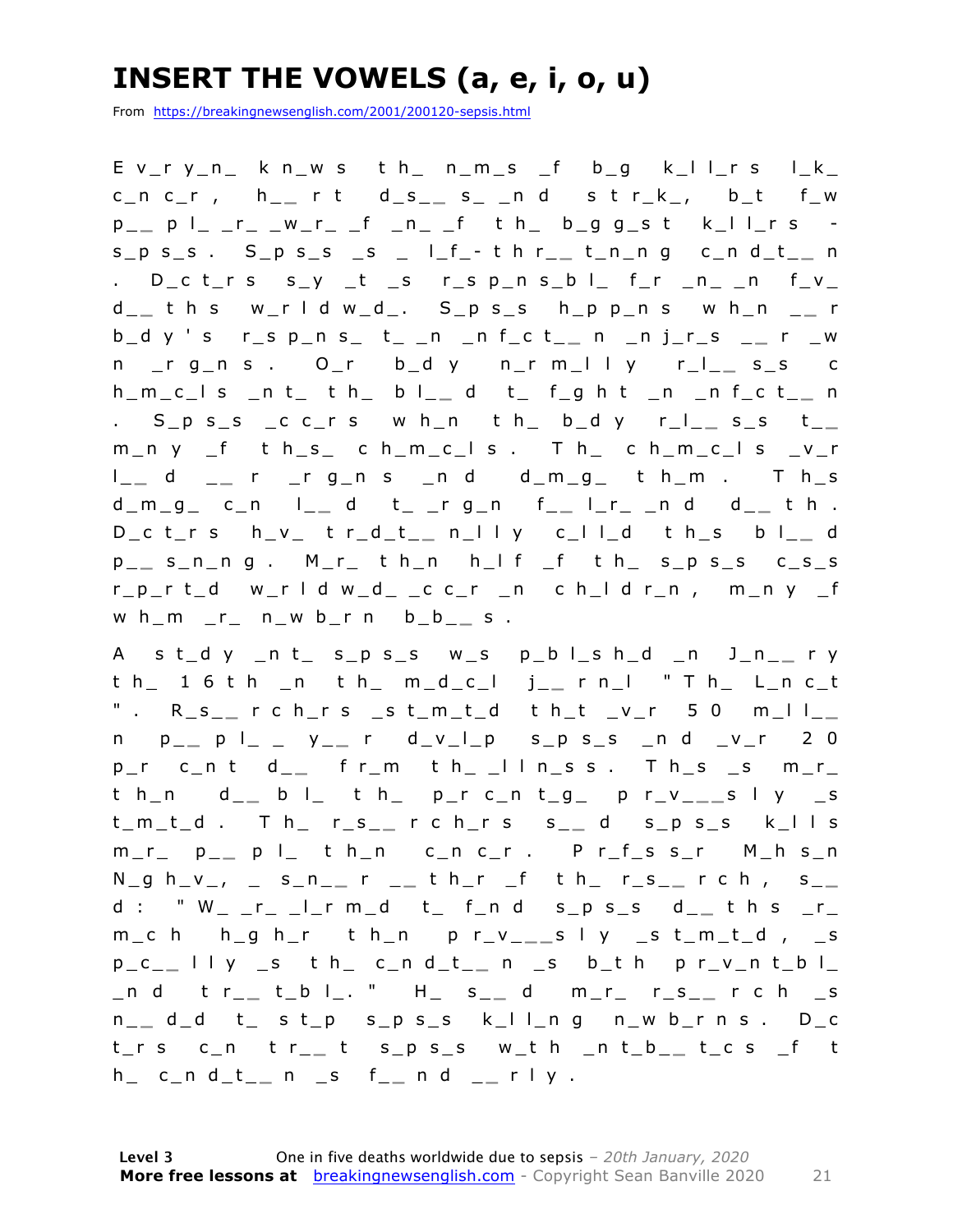#### **PUNCTUATE THE TEXT AND ADD CAPITALS**

From https://breakingnewsenglish.com/2001/200120-sepsis.html

everyone knows the names of big killers like cancer heart disease and stroke but few people are aware of one of the biggest killers sepsis sepsis is a lifethreatening condition doctors say it is responsible for one in five deaths worldwide sepsis happens when our bodys response to an infection injures our own organs our body normally releases chemicals into the blood to fight an infection sepsis occurs when the body releases too many of these chemicals the chemicals overload our organs and damage them this damage can lead to organ failure and death doctors have traditionally called this blood poisoning more than half of the sepsis cases reported worldwide occur in children many of whom are newborn babies

a study into sepsis was published on january the 16th in the medical journal the lancet researchers estimated that over 50 million people a year develop sepsis and over 20 per cent die from the illness this is more than double the percentage previously estimated the researchers said sepsis kills more people than cancer professor mohsen naghavi a senior author of the research said we are alarmed to find sepsis deaths are much higher than previously estimated especially as the condition is both preventable and treatable he said more research is needed to stop sepsis killing newborns doctors can treat sepsis with antibiotics if the condition is found early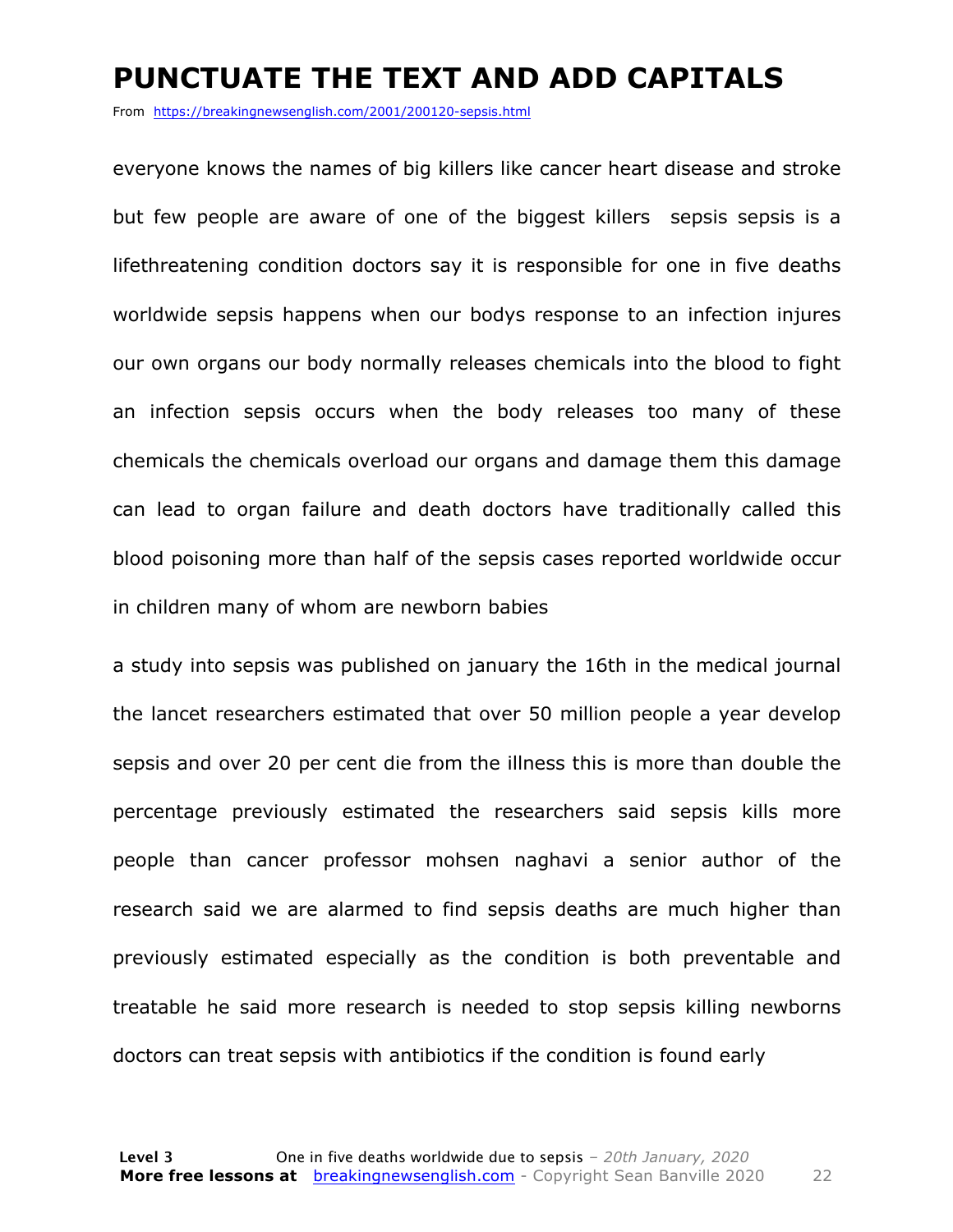### **PUT A SLASH ( / ) WHERE THE SPACES ARE**

From https://breakingnewsenglish.com/2001/200120-sepsis.html

Everyoneknowsthenamesofbigkillerslikecancer,heartdiseaseandstr oke,butfewpeopleareawareofoneofthebiggestkillers-sepsis.Sepsi sisalife-threateningcondition.Doctorssayitisresponsibleforoneinfi vedeathsworldwide.Sepsishappenswhenourbody'sresponsetoaninf ectioninjuresourownorgans.Ourbodynormallyreleaseschemicalsint othebloodtofightaninfection.Sepsisoccurswhenthebodyreleasestoo manyofthesechemicals.Thechemicalsoverloadourorgansanddamag ethem.Thisdamagecanleadtoorganfailureanddeath.Doctorshavetra ditionallycalledthisbloodpoisoning.Morethanhalfofthesepsiscasesre portedworldwideoccurinchildren,manyofwhomarenewbornbabies.A studyintosepsiswaspublishedonJanuarythe16thinthemedicaljourna l"TheLancet".Researchersestimatedthatover50millionpeopleayeard evelopsepsisandover20percentdiefromtheillness.Thisismorethando ublethepercentagepreviouslyestimated.Theresearcherssaidsepsisk illsmorepeoplethancancer.ProfessorMohsenNaghavi,aseniorauthor oftheresearch,said:"Wearealarmedtofindsepsisdeathsaremuchhigh erthanpreviouslyestimated,especiallyastheconditionisbothprevent ableandtreatable."Hesaidmoreresearchisneededtostopsepsiskilling newborns.Doctorscantreatsepsiswithantibioticsiftheconditionisfoun dearly.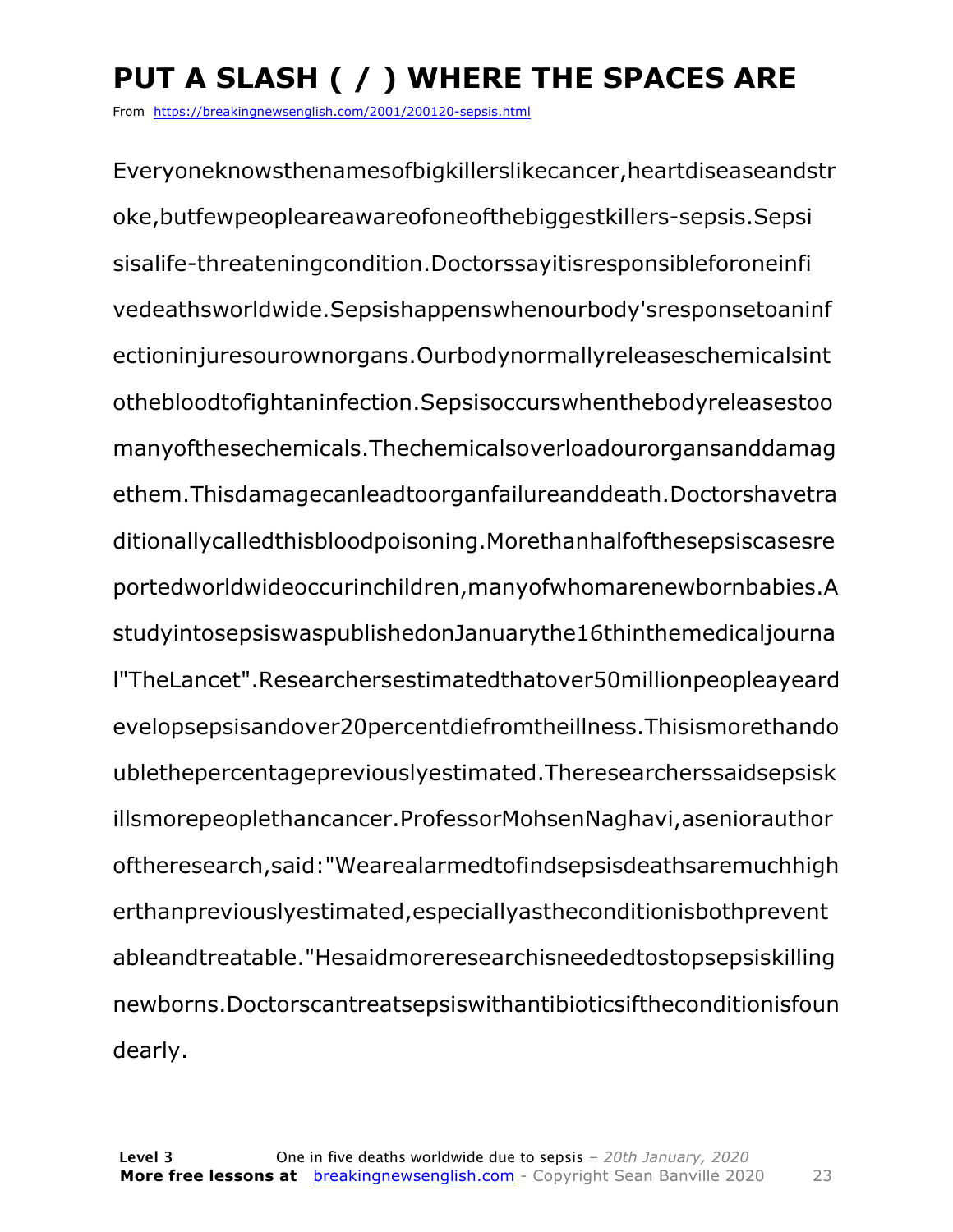### **FREE WRITING**

From https://breakingnewsenglish.com/2001/200120-sepsis.html

Write about sepsis for 10 minutes. Comment on your partner's paper.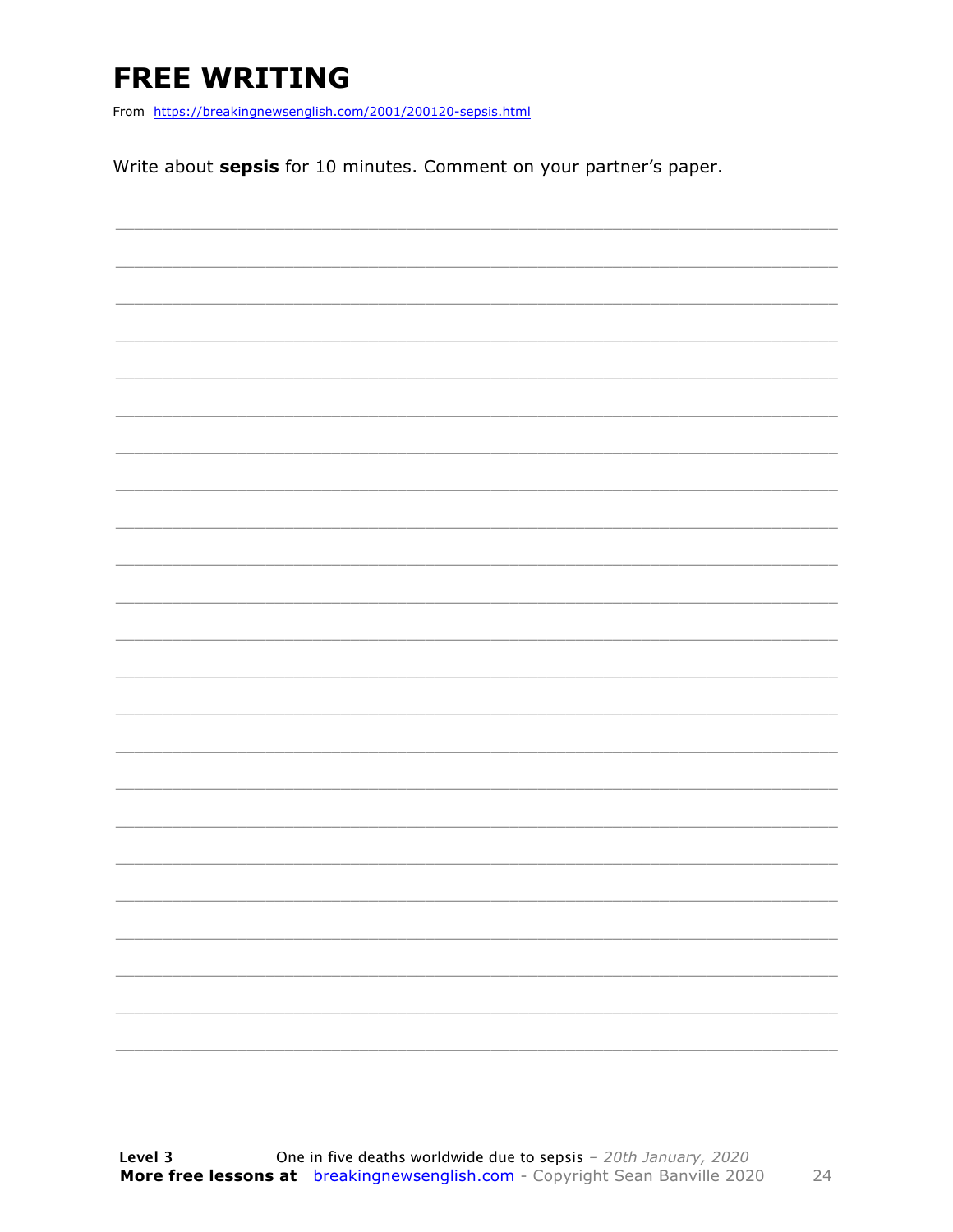### **ACADEMIC WRITING**

From https://breakingnewsenglish.com/2001/200120-sepsis.html

One day all of the world's diseases will be gone. Discuss.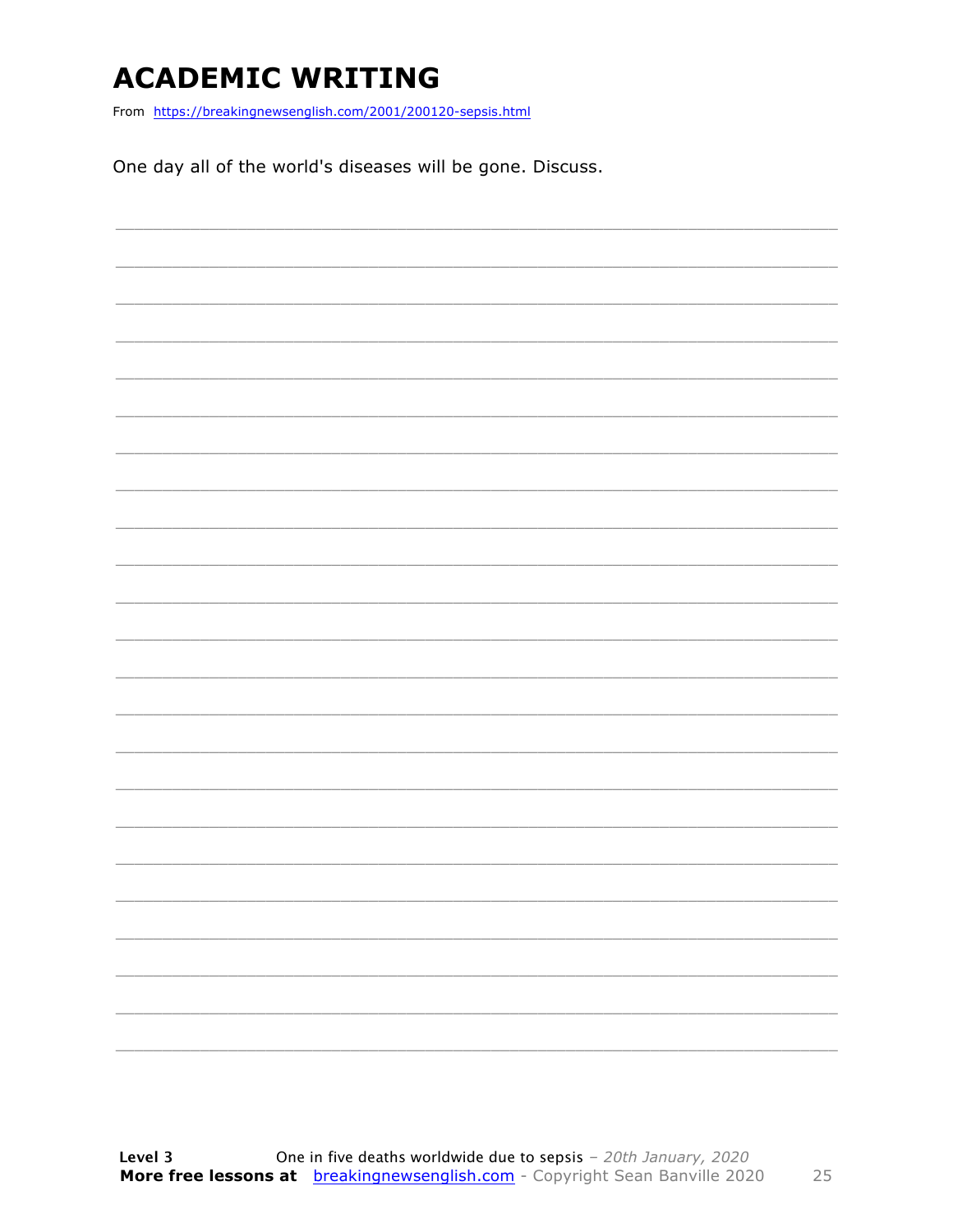#### **HOMEWORK**

**1. VOCABULARY EXTENSION:** Choose several of the words from the text. Use a dictionary or Google's search field (or another search engine) to build up more associations / collocations of each word.

**2. INTERNET:** Search the Internet and find out more about this news story. Share what you discover with your partner(s) in the next lesson.

**3. SEPSIS:** Make a poster about sepsis. Show your work to your classmates in the next lesson. Did you all have similar things?

**4. HEALTHCARE:** Write a magazine article about governments spending half of their money on healthcare. Include imaginary interviews with people who are for and against this.

Read what you wrote to your classmates in the next lesson. Write down any new words and expressions you hear from your partner(s).

**5. WHAT HAPPENED NEXT?** Write a newspaper article about the next stage in this news story. Read what you wrote to your classmates in the next lesson. Give each other feedback on your articles.

**6. LETTER:** Write a letter to an expert on sepsis. Ask him/her three questions about it. Give him/her three of your ideas on how to cut the number of deaths worldwide. Read your letter to your partner(s) in your next lesson. Your partner(s) will answer your questions.